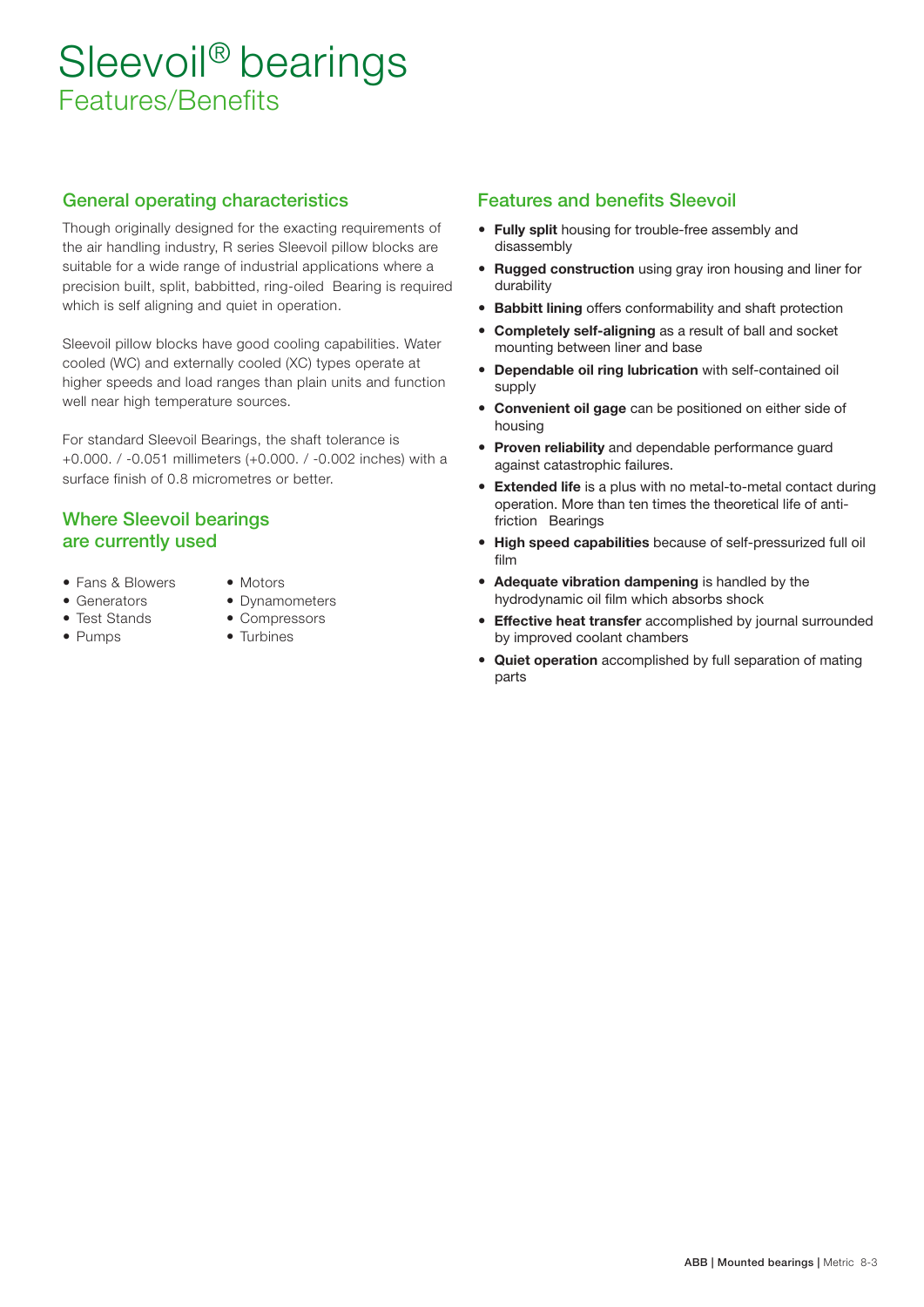# Sleevoil® bearings Features/Benefits

### Sleevoil R series pillow block

- 1-7/16 . size is stocked as a plain pillow block
- 1-11/16 . 3-7/16 . sizes are stocked as plain/water cooled (PLWC) pillow block
- 3-15/16. 8. sizes are stocked as plain/externally cooled (PLXC) pillow blocks (standard and short series)
- PLXC liner only



PLXC Liner assembly (plain/externally cooled)



(plain/water cooled)



STL (standard)

SSL (short series)

### Note:

Water cooled replacement liners (WC Repl) are also available for housings made prior to 1973 with smaller coolant pipes.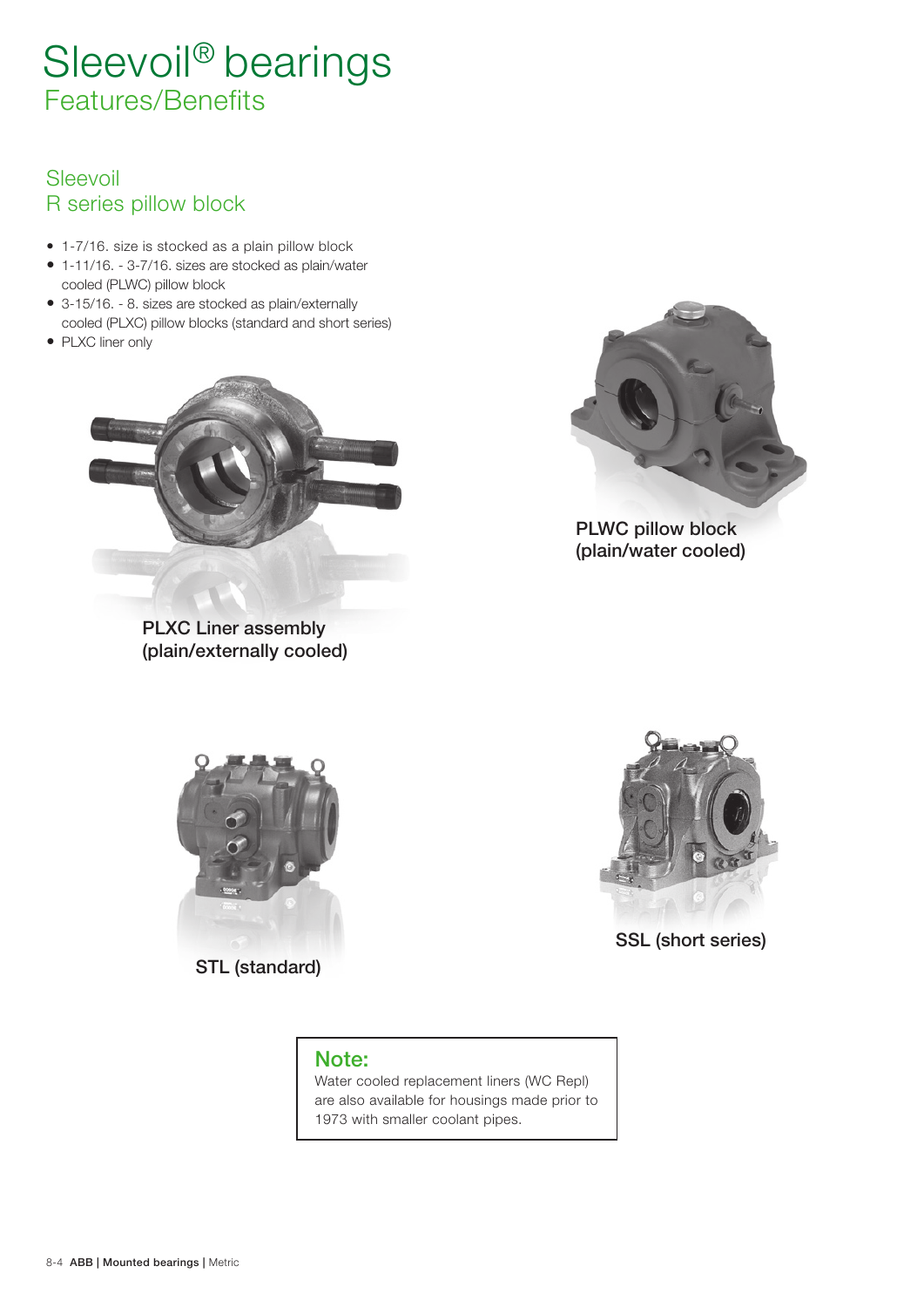# Sleevoil® bearings Features/Benefits

Sleevoil R series pillow block  $9. - 14$ , sizes





#### Sleevoil

#### R series pillow block

- All R series jacketed liners designated as XC can be air, oil, or water cooled.
- Thrust collars convert the expansion Bearing into a non-expansion Bearing.
- Short series housings require less shaft space and are for expansion Bearings only.
- 3-7/16, and larger bore housings are pre-machined for thermocouples, heaters, thermostats, vibration detector adapter kits, auxiliary seal kits, end cap kits and circulating oil kits.
- 3-15/16 8, water cooled replacement (WC repl) liners fit in the R series housings. WC repl liners have small pipes.
- PLXC Liners will not fit in old WC housings (prior to 1973); R series housing is required.

#### Sleevoil RTL series pillow block 3-7/16. - 12. Sizes

#### General operating characteristics

RTL pillow block blocks offer excellent radial and thrust load capacities. Large coolant chambers provide especially effective heat dissipation when used with circulating coolant systems. This provides exceptionally strong Bearing performance near high heat sources or gases.

The inner liner of the RTL has a center cavity which provides flooding lubrication to the thrust plates. This cavity acts as a reservoir to provide lubrication even during start-up and divides the radial area into two individual load sections. A single thrust collar is required. If a split collar is used, a shaft recess is necessary.

Coolant chambers, which cool both the thrust plates and radial load sections, are of sufficient size to allow the use of water, air, or oil as the internal coolant.

Expansion pillow blocks are furnished as standard. When non-expansion blocks are specified, a thrust collar and thrust plate kit are required.



- Reliable high speed operation.
- Three times the thrust load capability of the R series.
- Suitable for operation near high heat sources.
- Pre-machined for thermocouples, circulating oil kit, vibration detector adapter kit, auxiliary seal kits, end cap kit, heater and thermostat.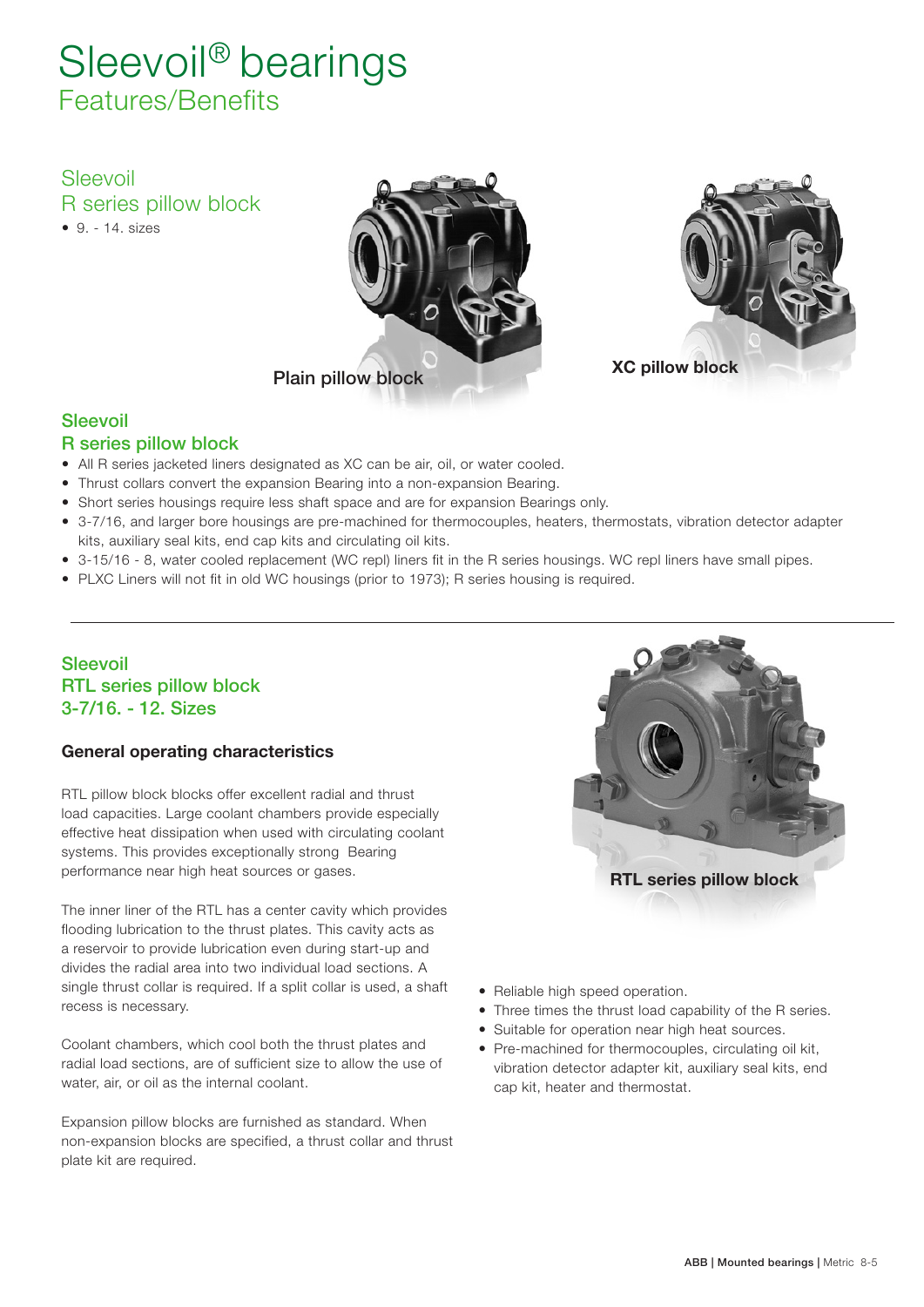# Sleevoil® bearings Features/Benefits

### Dodge Sleevoil bearing isolator RTL and R-series pillow blocks

The Dodge Sleevoil bearing isolator is a fully split multilabyrinth contact sealing system. The stator forms a complex labyrinth with the rotor to isolate the Bearing from contamination keeping the lubricating oil clean. The tortuous labyrinth path between the stator and rotor also contains internal non-metallic seals to limit direct penetration of liquid or particulate.

The Sleevoil isolator is IP56 rated and all seal components including rotor stator and o-rings are fully split for ease of assembly and disassembly.

O-rings in the bore of the rotor provide sealing along the shaft and allow for axial shaft expansion as needed.

The isolator seal is designed to retrofit an existing Sleevoil housing with dovetail grooves on either end.





- ➀ Setscrew provides additional clamping to the housing
- ➁ Seal stator
- ➂ Housing o-ring seals
- ➃ Rotor locating seals
- ➄ Shaft o-ring seals
- ➅ Seal rotor
- ➆ Expulsion port expels contaminants from seals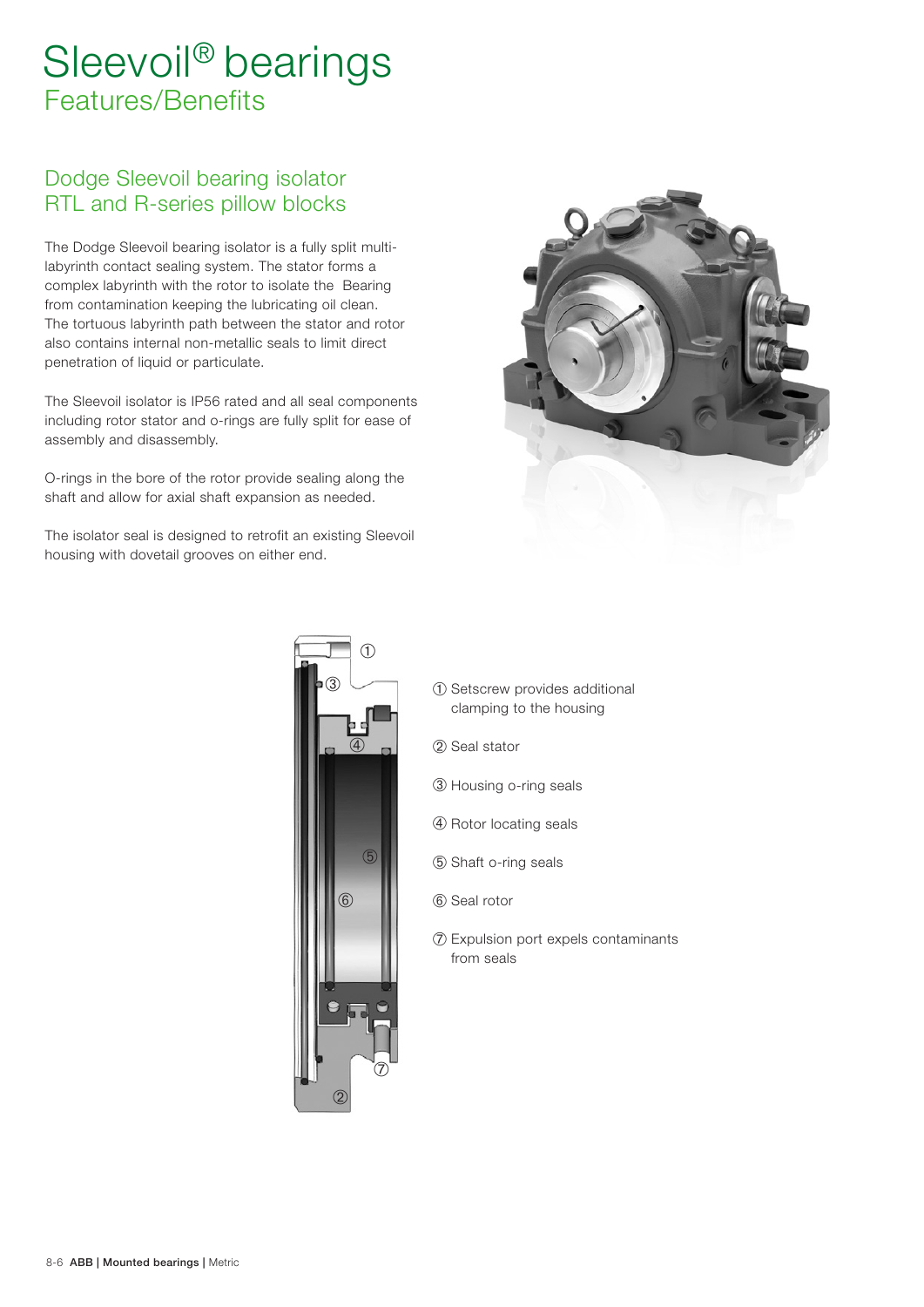# Sleevoil<sup>®</sup> bearings Specification/How to order

### Sleevoil - Nomenclature Sleevoil bearing nomenclature - R & RTL series:

| <b>STD</b>  | Standard series         | PВ         | Pillow block                     |
|-------------|-------------------------|------------|----------------------------------|
| <b>PLWC</b> | Plain/Water cooled      | <b>HSG</b> | Housing                          |
| SSL         | Short series loaded     | LNR.       | Liner assembly                   |
| <b>STL</b>  | Standard series loaded  | ТC         | Thrust collar                    |
| <b>RTL</b>  | Radial thrust loaded    | <b>TPK</b> | Thrust plate kit                 |
| PL          | Plain                   | <b>BTP</b> | Bronze thrust plates             |
| <b>PLXC</b> | Plain/Externally cooled |            | (BTP1-type 1 lower liner only;   |
| <b>SSH</b>  | Short series            |            | BTP2-type 2 upper & lower liner) |
| XC.         | Externally cooled       |            |                                  |

The product offering has 6-digit part numbers with listing shown throughout this catalog. Use of part numbers ensures accurate order processing.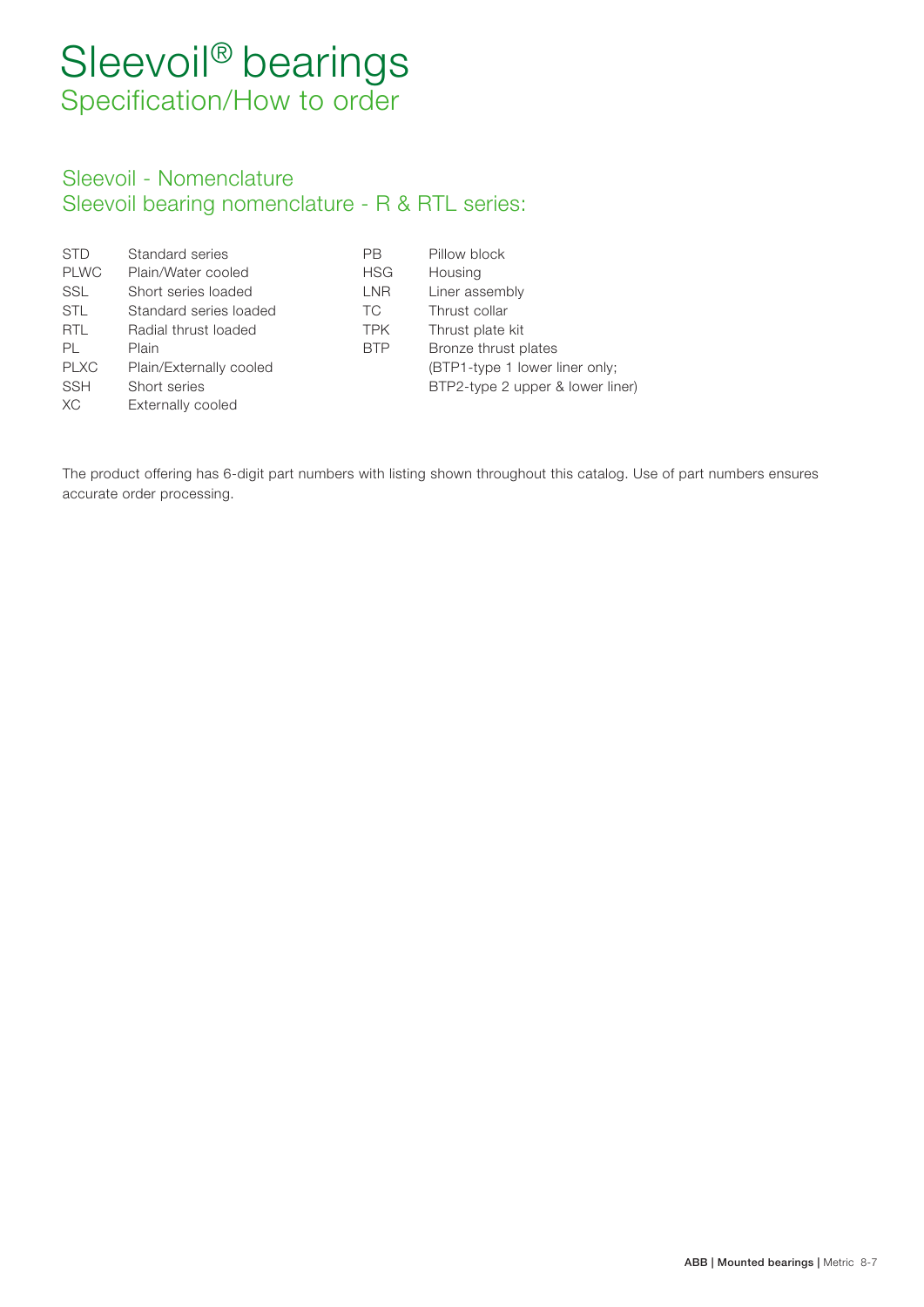# Sleevoil<sup>®</sup> bearings Selection







A MEMBER OF THE ABB GROUP

### **Dodge Sleevoil application inquiry form**

| Sleevoil bearing application engineering                                                         |                     | Please provide application data by mail, phone or fax:<br>Matt Kelly - matthew.kelly@baldor.abb.com (864) 281-2480<br>Yogi Sharma - yogi.sharma@baldor.abb.com (864) 281-2273 |                                   |                                                                          |                                                                                                                     |  |
|--------------------------------------------------------------------------------------------------|---------------------|-------------------------------------------------------------------------------------------------------------------------------------------------------------------------------|-----------------------------------|--------------------------------------------------------------------------|---------------------------------------------------------------------------------------------------------------------|--|
|                                                                                                  |                     |                                                                                                                                                                               |                                   |                                                                          |                                                                                                                     |  |
|                                                                                                  |                     |                                                                                                                                                                               |                                   |                                                                          |                                                                                                                     |  |
|                                                                                                  |                     |                                                                                                                                                                               |                                   |                                                                          |                                                                                                                     |  |
|                                                                                                  |                     |                                                                                                                                                                               |                                   |                                                                          | Fax: $(\_ \_ )$                                                                                                     |  |
|                                                                                                  |                     |                                                                                                                                                                               |                                   |                                                                          |                                                                                                                     |  |
| Bearing size in inches:                                                                          |                     |                                                                                                                                                                               |                                   |                                                                          |                                                                                                                     |  |
| Shaft speed:                                                                                     |                     | $\Box$ Constant RPM                                                                                                                                                           |                                   | □ Variable speed - max RPM ______________________ Min RPM ______________ |                                                                                                                     |  |
| Type of coolant:                                                                                 | $\Box$ plain (None) | $\square$ water                                                                                                                                                               | $\square$ air                     | $\Box$ plain - circ oil                                                  | $\Box$ Water cooled - circ oil                                                                                      |  |
| <b>Preferred lubricant:</b>                                                                      |                     | $\Box$ SAE10<br>$\Box$ ISO 32                                                                                                                                                 | $\square$ SAE 20<br>$\Box$ ISO 68 | $\square$ SAE30<br>$\Box$ ISO 100                                        |                                                                                                                     |  |
| <b>Expected temperature:</b><br>Ambient<br>Air Inlet<br>Air velocity over bearing housing (FPM): |                     | Max ________ °C Min _________ °C<br>Max ________ °C Min ________ °C                                                                                                           |                                   | Water Inlet<br>Oil Inlet                                                 | Max _________ °C Min __________ °C<br>Max ________ °C Min _________ °C                                              |  |
| Fixed bearing (Non-expansion)<br>$\square$ STL<br>$\Box$ RTL<br>Loading: $\Box$ Base $\Box$ Cap  | $\Box$ RXT          |                                                                                                                                                                               |                                   |                                                                          | Free bearing (expansion)<br>$\Box$ RTL<br>$\Box$ STL<br>$\square$ SSL<br>$\Box$ RXT<br>$\square$ Base<br>$\Box$ Cap |  |
|                                                                                                  |                     | Fixed bearing thrust load: N                                                                                                                                                  |                                   |                                                                          |                                                                                                                     |  |
| Cooling wheel: $\Box$ Yes $\Box$ No                                                              |                     | External heat source (Fan temperature): ______________ °C<br>Closest part of bearing to heat source: Fixed bearing _________ mm                                               |                                   |                                                                          | $\Box$ Yes $\Box$ No<br>Free bearing mm                                                                             |  |
|                                                                                                  |                     | Direction of resultant load: Fixed bearing                                                                                                                                    |                                   |                                                                          | Free bearing $\left\{$                                                                                              |  |

Please state any unusal conditions such as shock loads changes in thrust loads, low speed requirements, hot shaft start-ups, enviornmental condtions (dust, chemicals gases etc:

Dodge / P.O. Box 499 / 6040 Ponders Ct. / Greenville, S.C. 29602 - 0499 / 864-297-4800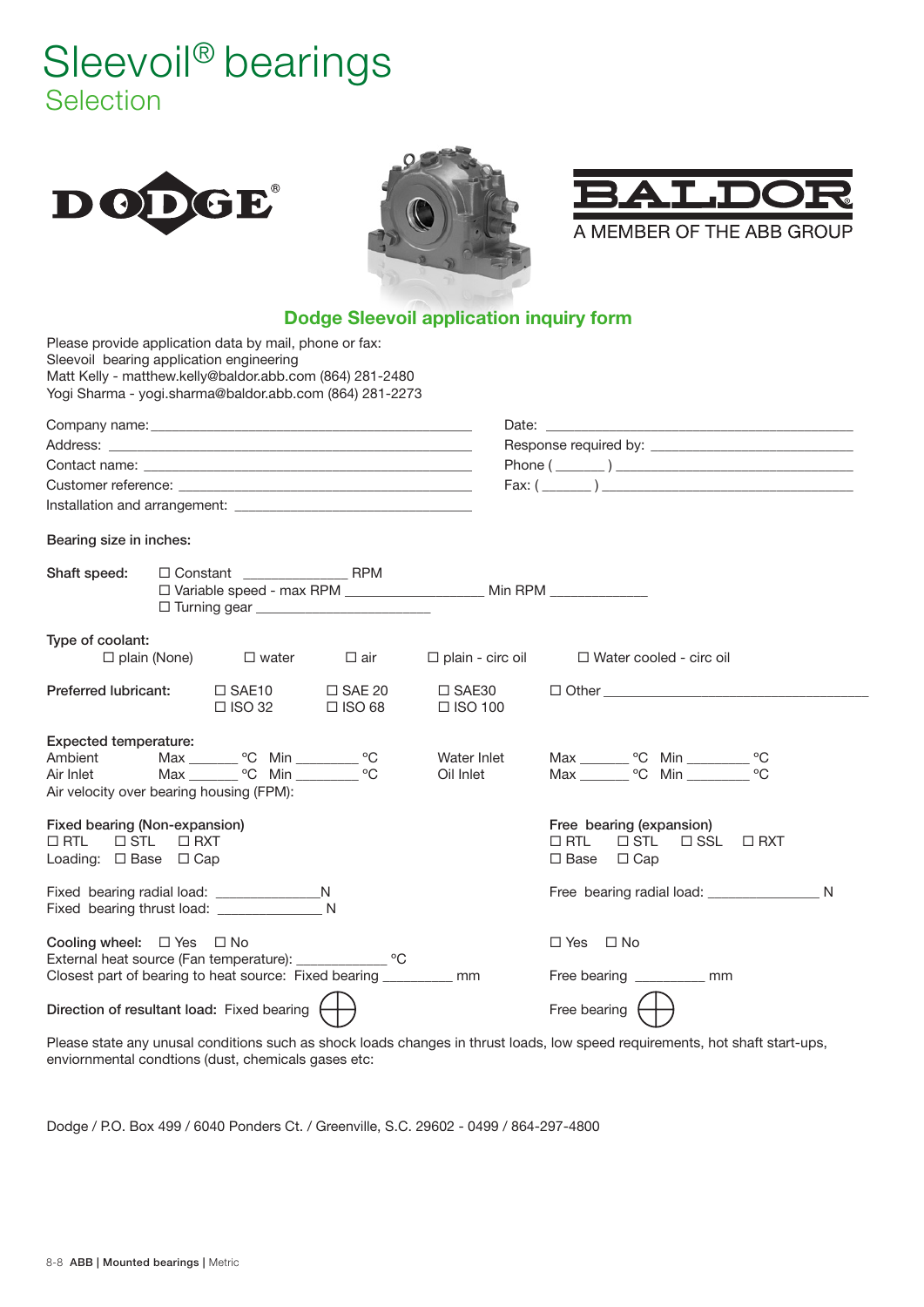# Sleevoil<sup>®</sup> bearings **Selection**

### **Sleevoil**



- 1. Bore size and name of Sleevoil Bearing.
- 2. Method of lubrication.
- 3. States whether Bearing is non-expansion or expansion
- 5. Acceptance of performance per input 6. Performance output data
- 7. Oil film dynamic coefficients

4. Application input data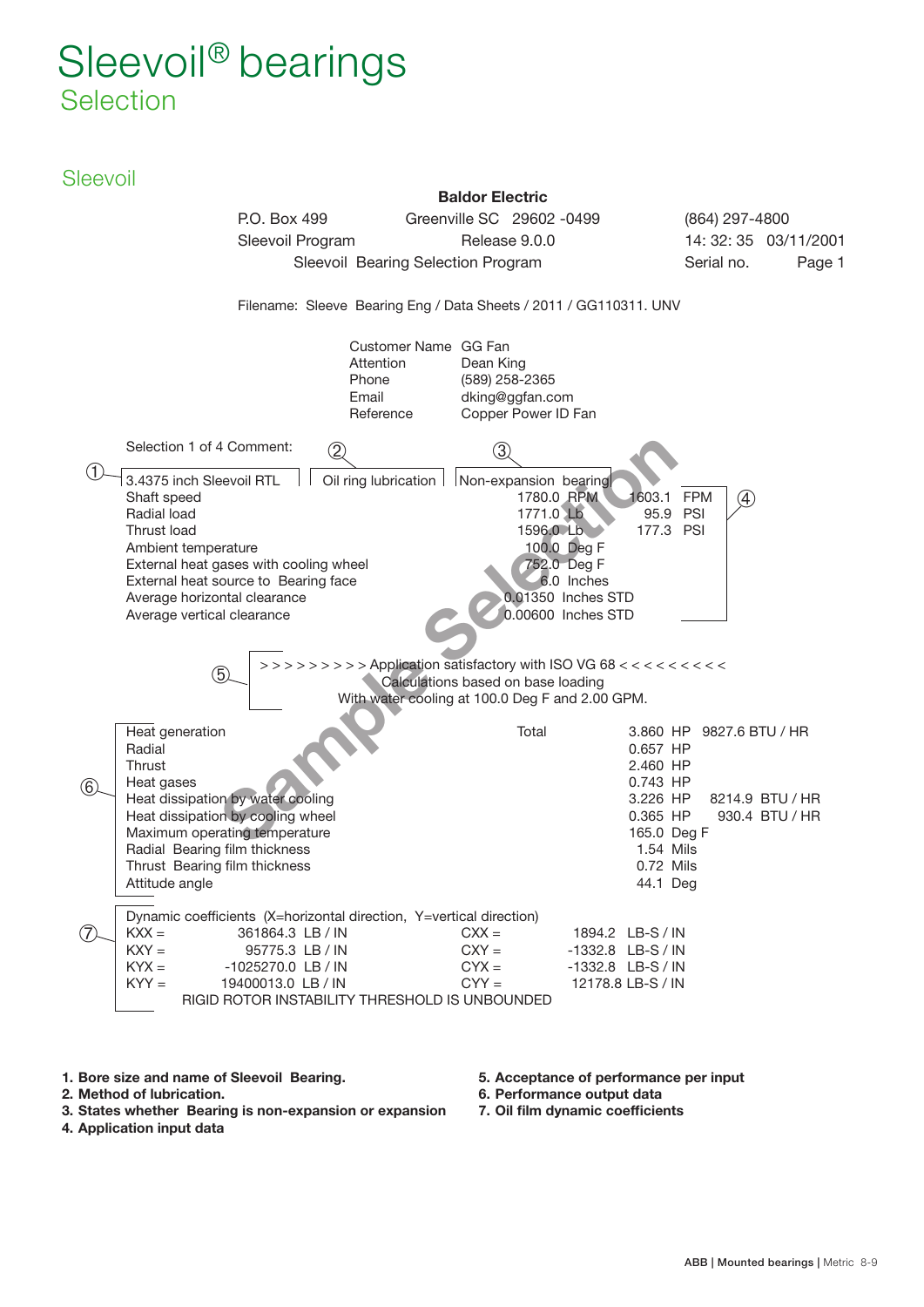### Sleevoil<sup>®</sup> bearings Selection/Dimensions

Sleevoil - R series 1-7/16 . thru 3-7/16 . plain-water cooled standard and short series Sleevoil pillow blocks



**STANDARD SERIES** 

SHORT SERIES

|                           | <b>Expansion</b><br>pillow blocks |              | <b>Expansion</b><br>pillow blocks              |               | Split thrust collar                                               |          |                          |           |                  |           | Replacement                      |            |
|---------------------------|-----------------------------------|--------------|------------------------------------------------|---------------|-------------------------------------------------------------------|----------|--------------------------|-----------|------------------|-----------|----------------------------------|------------|
| <b>Shaft</b><br>size (in) | <b>STD</b>                        |              | <b>SSH</b><br>(short series<br>expansion only) |               | 2 collars required<br>to make a<br>non-expansion<br>pillow blocks |          | Neoprene end<br>covers** |           | <b>Hose kits</b> |           | <b>PL-WC liner</b><br>assemblies |            |
|                           | Part no.                          | kg           | Part no.                                       | kg (lb)       | Part no.                                                          | kg (lb)  | Part no.                 | kg (lb)   | Part no.         | kg (lb)   | Part no.                         | kg         |
| $1 - 7/16$                | 132983                            | 9.3(20.5)    | $\alpha$ , $\alpha$ , $\alpha$ , $\alpha$      | .             | 133245                                                            | 0.3(0.7) | 133980                   | 0.05(0.1) | 133344           | 0.23(0.5) | 133203                           | 1.6(3.5)   |
| $1 - 11/16$               | 132984                            | 13.9(30.6)   | $\alpha$ , $\alpha$ , $\alpha$ , $\alpha$      | .             | 133250                                                            | 0.5(1.1) | 133981                   | .12(0.3)  | 133344           | 0.23(0.5) | 133583                           | 2.9(6.4)   |
| $1 - 15/16$               | 132985                            | 14.3(31.5)   | $\alpha$ , $\alpha$ , $\alpha$ , $\alpha$      | .             | 133255                                                            | 0.5(1.1) | 133982                   | .12(0.3)  | 133344           | 0.23(0.5) | 133584                           | 3.2(7.1)   |
| $2 - 3/16$                | 132986                            | 21.7(47.8)   | $\alpha$ , $\alpha$ , $\alpha$                 | $\cdots$      | 133260                                                            | 0.8(1.8) | 133983                   | .12(0.3)  | 133344           | 0.23(0.5) | 133585                           | 5.4(11.9)  |
| $2 - 7/16$                | 132987                            | 29.7(65.5)   | .                                              | $\cdots$      | 133265                                                            | 1.2(2.6) | 133984                   | .12(0.3)  | 133344           | 0.23(0.5) | 133586                           | 5.3(11.7)  |
| $2 - 11/16$               | 132988 ⊗                          | 44.0 (97.0)  | $\alpha$ , $\alpha$ , $\alpha$ , $\alpha$      | .             | 133270                                                            | 1.9(4.2) | 133985                   | .12(0.3)  | 133344           | 0.23(0.5) | 1329598                          | 12.2(26.9) |
| $2 - 15/16$               | 132989 8                          | 41.9 (92.4)  | 132991 <sup>⊗</sup>                            | 40.82 (90.0)  | 133275                                                            | 1.7(3.7) | 133986                   | .18(0.4)  | 133344           | 0.23(0.5) | 132950 $\otimes$                 | 10.0(22.0) |
|                           | <b>STL</b>                        | STL          | SSL                                            |               |                                                                   |          |                          |           | 133344           | 0.23(0.5) |                                  |            |
| $3 - 7/16$                | 132990 ⊗                          | 65.3 (144.0) | 132992⊗                                        | 62.60 (138.0) | 133280                                                            | 2.8(6.2) | 133987                   | 0.14(0.3) | 133344           | 0.23(0.5) | 132951 <sup>⊗</sup>              | 22.7(50.0) |

m for metric parts and inches for non-metric parts.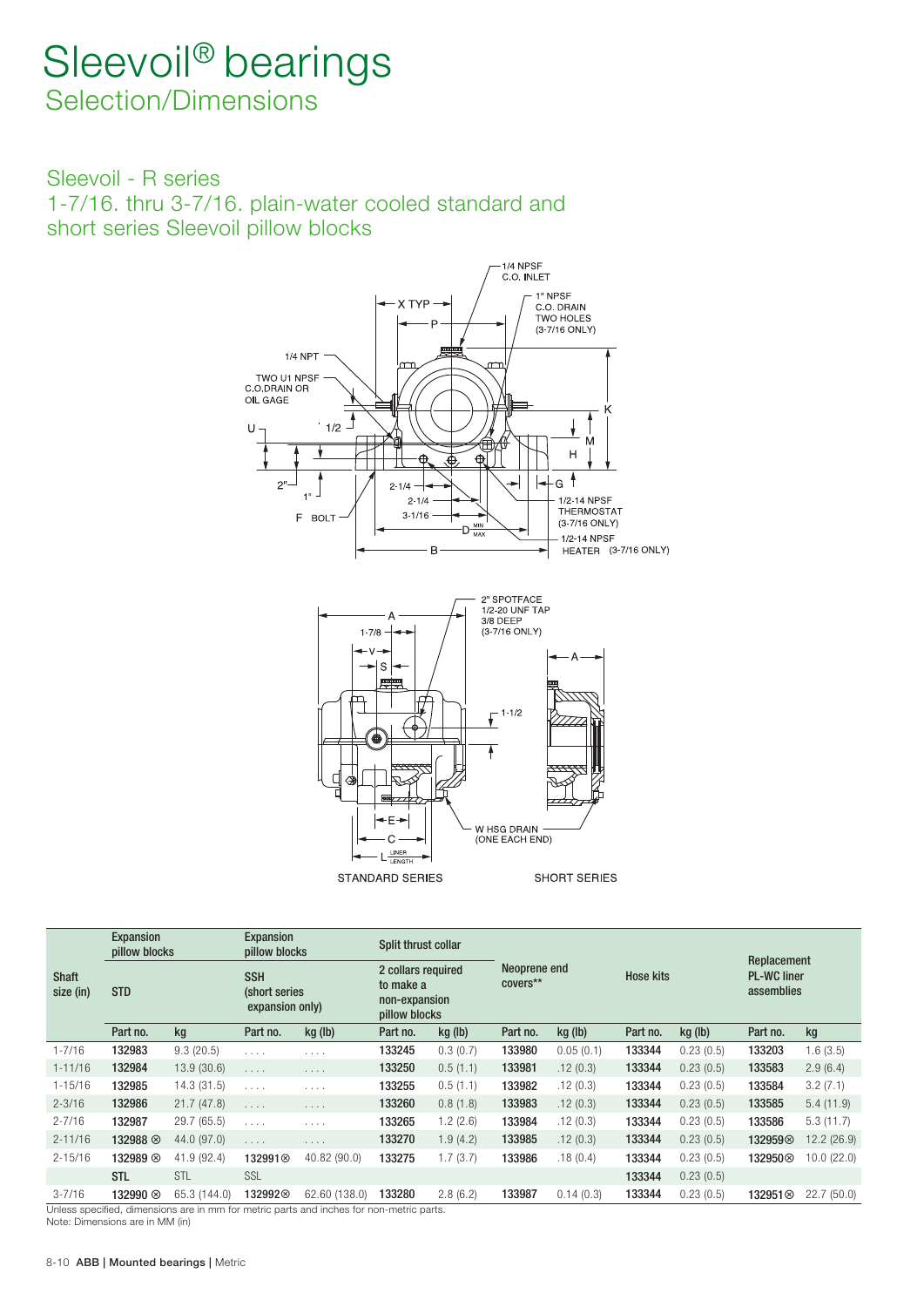### Sleevoil - R series

1-7/16 . thru 3-7/16 . plain-water cooled standard and short series Sleevoil pillow blocks

| <b>Shaft</b> | A          |            | B          |            | C          |            | $D$ (Min.-max.) |             | E    |         | F bolt dia. (in) |         | G          |                                |
|--------------|------------|------------|------------|------------|------------|------------|-----------------|-------------|------|---------|------------------|---------|------------|--------------------------------|
| size (in)    | <b>STD</b> | <b>SSH</b> | <b>STD</b> | <b>SSH</b> | <b>STD</b> | <b>SSH</b> | <b>STD</b>      | <b>SSH</b>  |      |         |                  |         | <b>STD</b> | <b>SSH</b>                     |
| $1 - 7/16$   | 165.1      |            | 241.3      |            | 69.8       | 1.1.1.1    | 177.8-190.5     |             | ##   | 1.1.1.1 | 5/8              | 1.1.1   | 25.4       | $\alpha$ , $\alpha$ , $\alpha$ |
| $1 - 11/16$  | 196.8      | 1.1.1.1    | 266.7      | 1.1.1.1    | 76.2       | 1.1.1      | 196.8-209.6     |             | ##   | 1.1.1.1 | 5/8              | 1.1.1   | 25.4       | $\alpha$ , $\alpha$ , $\alpha$ |
| $1 - 15/16$  | 196.8      | 1.1.1      | 266.7      |            | 76.2       |            | 196.8-209.6     |             | ##   | 1.1.1   | 5/8              | 1.1.1   | 25.4       | 1.1.1                          |
| $2 - 3/16$   | 234.9      | 1.1.1      | 317.5      | 1.1.1      | 88.9       | 1.1.1.1    | 231.8-250.8     |             | ##   | 1.1.1   | 3/4              | 1.1.1   | 31.8       | $\alpha$ , $\alpha$ , $\alpha$ |
| $2 - 7/16$   | 266.7      |            | 342.9      |            | 101.6      | 1.1.1      | 257.2-276.2     |             | ##   | 1.1.1.1 | 3/4              | 1.1.1.1 | 31.8       | 1.1.1.1                        |
| $2 - 11/16$  | 292.1      | 1.1.1      | 381.0      | 1.1.1      | 114.3      | 1.1.1      | 279.4-304.8     |             | ##   | 1.1.1.1 | 7/8              | 1.1.1   | 38.7       | 1.1.1                          |
| $2 - 15/16$  | 292.1      | 222.2      | 381.0      | 381.0      | 114.3      | 146.1      | 279.4-304.8     | 276.2-308.0 | ##   | 69.8    | 7/8              | 3/4     | 38.1       | 38.1                           |
|              | <b>STL</b> | SSL        | STL        | SSL        | STL        | SSL        | STL             | SSL         | STL  | SSL     | STL              | SSL     | STL        | SSL                            |
| $3 - 7/16$   | 330.2      | 254.0      | 431.8      | 431.8      | 152.4      | 152.4      | 328.6-357.2     | 328.6-357.2 | 76.2 | 76.2    | 3/4              | 3/4     | 38.        | 38.1                           |

| <b>Shaft</b> | H          |                                | K          |                                           |            |                                | M          |                                           |            |                                |            |                                | U          |                                |
|--------------|------------|--------------------------------|------------|-------------------------------------------|------------|--------------------------------|------------|-------------------------------------------|------------|--------------------------------|------------|--------------------------------|------------|--------------------------------|
| size (in)    | <b>STD</b> | <b>SSH</b>                     | <b>STD</b> | <b>SSH</b>                                | <b>STD</b> | <b>SSH</b>                     | <b>STD</b> | <b>SSH</b>                                | <b>STD</b> | <b>SSH</b>                     | <b>STD</b> | <b>SSH</b>                     | <b>STD</b> | <b>SSH</b>                     |
| $1 - 7/16$   | 38.1       | 1.1.1.1                        | 152.4      | $\alpha$ , $\alpha$ , $\alpha$ , $\alpha$ | 76.2       | $\alpha$ , $\alpha$ , $\alpha$ | 69.8       | 1.1.1.1                                   | 117.5      | $\cdots$                       | $\cdots$   | $\cdots$                       | 28.6       | $\alpha$ , $\alpha$ , $\alpha$ |
| $1 - 11/16$  | 44.5       | 1.1.1                          | 171.4      | 1.1.1.1                                   | 88.9       | 1.1.1                          | 79.4       | 1.1.1.1                                   | 136.5      | $\alpha$ , $\alpha$ , $\alpha$ | 22.2       | 1.1.1                          | 34.9       | 1.1.1.1                        |
| $1 - 15/16$  | 44.5       | $\alpha$ , $\alpha$ , $\alpha$ | 171.4      | $\alpha$ , $\alpha$ , $\alpha$            | 101.6      | $\alpha$ , $\alpha$ , $\alpha$ | 79.4       | $\alpha$ , $\alpha$ , $\alpha$ , $\alpha$ | 136.5      | $\alpha$ , $\alpha$ , $\alpha$ | 22.2       | $\sim$ $\sim$ $\sim$ $\sim$    | 34.9       | $\sim$ $\sim$ $\sim$ $\sim$    |
| $2 - 3/16$   | 50.8       | $\alpha$ , $\alpha$ , $\alpha$ | 203.2      | $\alpha$ , $\alpha$ , $\alpha$            | 114.3      | 1.1.1                          | 95.2       | $\alpha$ , $\alpha$ , $\alpha$            | 161.9      | $\alpha$ , $\alpha$ , $\alpha$ | 22.2       | $\alpha$ , $\alpha$ , $\alpha$ | 38.1       | 1.1.1.1                        |
| $2 - 7/16$   | 60.3       | 1.1.1.1                        | 222.2      | 1.1.1.1                                   | 127.0      | $\alpha$ , $\alpha$ , $\alpha$ | 104.8      | $\alpha$ , $\alpha$ , $\alpha$            | 181.0      | $\alpha$ , $\alpha$ , $\alpha$ | 27.0       | 1.1.1                          | 41.3       |                                |
| $2 - 11/16$  | 62.7       | $\alpha$ , $\alpha$ , $\alpha$ | 244.5      | $\alpha$ , $\alpha$ , $\alpha$            | 139.7      | $\alpha$ , $\alpha$ , $\alpha$ | 115.9      | $\alpha$ , $\alpha$ , $\alpha$            | 200.0      | $\sim 100$                     | 28.6       | $\ldots$ .                     | 47.6       | $\alpha$ , $\alpha$ , $\alpha$ |
| $2 - 15/16$  | 62.7       | 38.1                           | 244.5      | 244.5                                     | 152.4      | 152.4                          | 115.9      | 115.9                                     | 200.0      | 200.0                          | 28.6       | 28.6                           | 47.6       | 44.5                           |
|              | <b>STL</b> | SSL                            | <b>STL</b> | SSL                                       | STL        | SSL                            | <b>STL</b> | SSL                                       | <b>STL</b> | SSL                            | STL        | SSL                            | STL        | SSL                            |
| $3 - 7/16$   | 76.2       | 76.2                           | 279.4      | 279.4                                     | 177.8      | 177.8                          | 133.3      | 133.3                                     | 238.1      | 238.                           | 33.3       | 33.3                           | 50.8       | 50.8                           |

| <b>Shaft</b> | U1(in)     |                             | $\mathbf{V}$ |                                           | W (in)     |                             |                             |
|--------------|------------|-----------------------------|--------------|-------------------------------------------|------------|-----------------------------|-----------------------------|
| size (in)    | <b>STD</b> | <b>SSH</b>                  | <b>STD</b>   | <b>SSH</b>                                | <b>STD</b> | <b>SSH</b>                  | $\Lambda$                   |
| $1 - 7/16$   | 1/2        | $\sim$ $\sim$ $\sim$ $\sim$ | 52.4         | $\sim$ $\sim$ $\sim$ $\sim$               | 1/4        | $\sim$ $\sim$ $\sim$ $\sim$ | $\sim$ $\sim$ $\sim$ $\sim$ |
| $1 - 11/16$  | 1/2        | $\cdots$                    | 57.1         | $\cdots$                                  | 1/4        | $\cdots$                    | 95.2                        |
| $1 - 15/16$  | 1/2        | $\sim$ $\sim$ $\sim$ $\sim$ | 57.1         | $\alpha$ , $\alpha$ , $\alpha$ , $\alpha$ | 1/4        | $\sim$ $\sim$ $\sim$ $\sim$ | 95.2                        |
| $2 - 3/16$   | 1/2        | $\sim$ $\sim$ $\sim$ $\sim$ | 63.5         | <b>Service</b>                            | 1/4        | $\cdots$                    | 120.7                       |
| $2 - 7/16$   | 1/2        | $\sim$ $\sim$ $\sim$ $\sim$ | 74.6         | $\alpha$ , $\alpha$ , $\alpha$ , $\alpha$ | 1/4        | $\sim$ $\sim$ $\sim$ $\sim$ | 120.7                       |
| $2 - 11/16$  | 1/2        | $\sim$ $\sim$ $\sim$ $\sim$ | 79.4         | $\sim$ $\sim$ $\sim$ $\sim$               | 1/4        | $\cdots$                    | 130.2                       |
| $2 - 15/16$  | 1/2        | 1/2                         | 79.4         | 90.5                                      | 1/4        | 1/4                         | 130.2                       |
|              | STL        | SSL                         | STL          | SSL                                       | STL        | SSL                         |                             |
| $3 - 7/16$   | 3/4        | 1/2                         | 98.4         | 98.4                                      | 1/2        | 1/2                         | 139.7                       |

2-7/16, 2-11/16, 2-15/16 heater (132834) to be used with thermostat (133116) V Pillow block and liner are pre-drilled for thermocouple (2 places)

Unless specified, dimensions are in mm for metric parts and inches for non-metric parts. Note: Dimensions are in MM (in)

# 2-bolt base the state of products and the state of pillow block. One required for sizes 1-7/16 thru 3-7/16 Heater (434719 2-15/16.Two required for 3-7/16. )

> STL & SSL are pre-drilled for accessories: thermocouple, circulating oil, vibration detector, heater and thermostat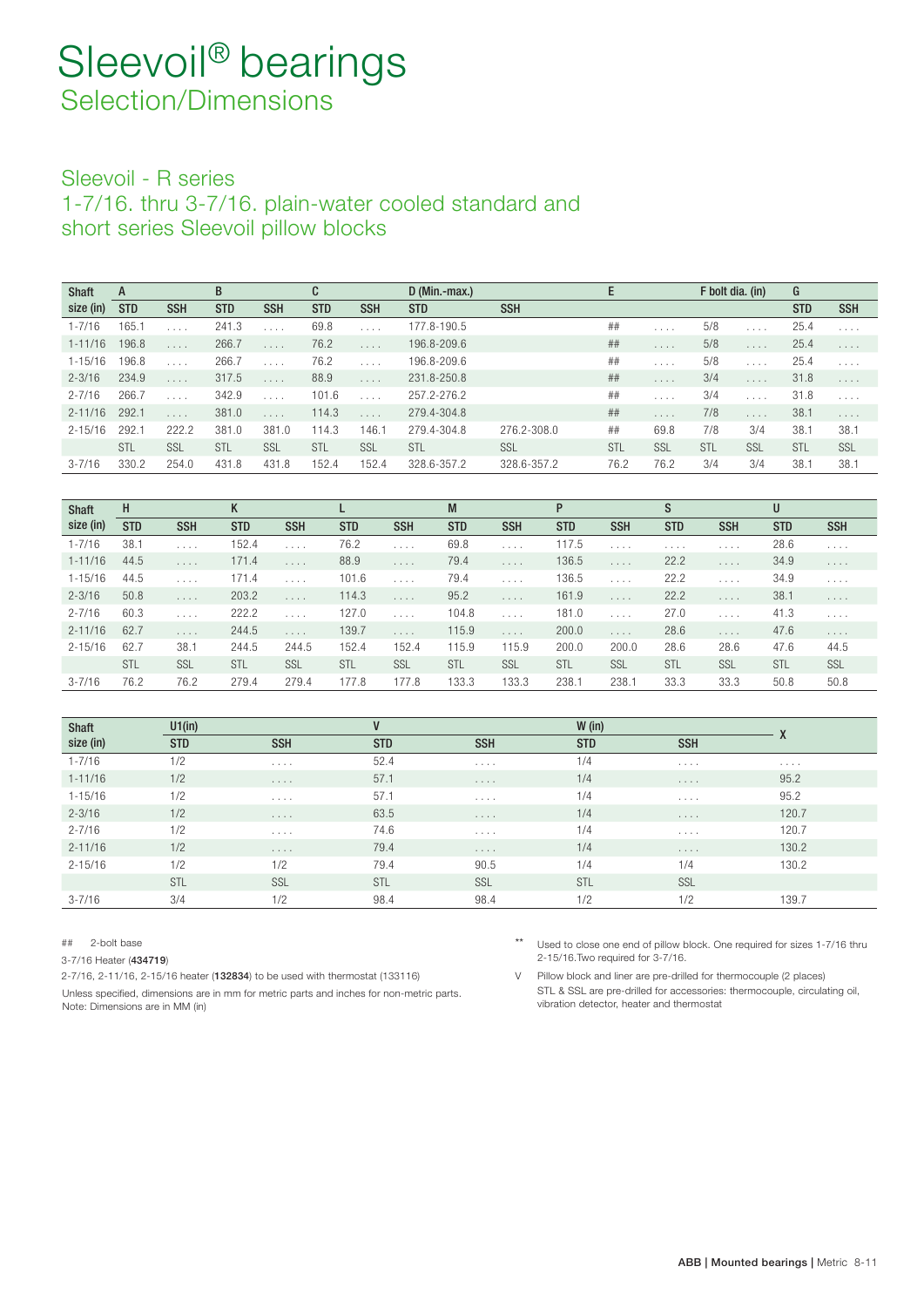Sleevoil - R series 3-15/16. thru 8. plain / externally cooled standard and short series Sleevoil pillow blocks



|              |                            | <b>Pillow block assemblies</b> |                            |                               | <b>Split thrust collars</b>       |            |                   | Replacement liner assemblies $\otimes$ |                                  |               |
|--------------|----------------------------|--------------------------------|----------------------------|-------------------------------|-----------------------------------|------------|-------------------|----------------------------------------|----------------------------------|---------------|
| <b>Shaft</b> | Expansion<br>pillow blocks |                                | Expansion<br>pillow blocks |                               | 2 collars required<br>to make a   |            | PL-XC             |                                        | <b>WC</b><br>(Prior to 1973 hsq) |               |
| size (in)    | <b>STL</b>                 |                                | <b>SSL</b>                 | (Short series expansion only) | non-expansion STL<br>pillow block |            | externally cooled |                                        | replacement                      |               |
|              | Part no.                   | kg (lb)                        | Part no.                   | kg (lb)                       | Part no.                          | kg (lb)    | Part no.          | kg (lb)                                | Part no.                         | kg (lb)       |
| $3 - 15/16$  | 134200                     | 91.2(201.1)                    | 134207                     | 87.5 (192.9)                  | 133285                            | 3.3(7.3)   | 132952            | 23.1(50.9)                             | 133590                           | 24.5(54.0)    |
| $4 - 7/16$   | 134201                     | 122.9 (270.9)                  | 134208                     | 115.7(255.1)                  | 133292                            | 3.6(7.9)   | 132953            | 32.2(71.0)                             | 133591                           | 29.5(65.0)    |
| $4 - 15/16$  | 134202                     | 164.2 (362.0)                  | 134209                     | 147.0 (324.1)                 | 133293                            | 5.1(11.2)  | 132954            | 41.7 (91.9)                            | 133592                           | 41.3(91.1)    |
| $5 - 7/16$   | 134203                     | 213.2 (470.0)                  | 134210                     | 209.6 (462.1)                 | 133294                            | 5.6(12.3)  | 132955            | 59.0 (130.1)                           | 133593                           | 51.7(114.0)   |
| 6            | 134204                     | 271.2 (597.9)                  | 134211                     | 258.5 (569.9)                 | 133295                            | 6.9(15.2)  | 132956            | 71.7 (158.1)                           | 133594                           | 71.7 (158.1)  |
|              | 134205                     | 400.1 (882.1)                  | 134212                     | 383.3 (845.0)                 | 133296                            | 14.2(31.3) | 132957            | 104.3 (229.9)                          | 133595                           | 98.0(216.1)   |
| 8            | 134206                     | 588.8 (1298.1)                 | 134213                     | 569.7 (1256.0)                | 133297                            | 22.1(48.7) | 132958            | 168.7 (371.9)                          | 133596                           | 170.1 (375.0) |

Unless specified, dimensions are in mm for metric parts and inches for non-metric parts.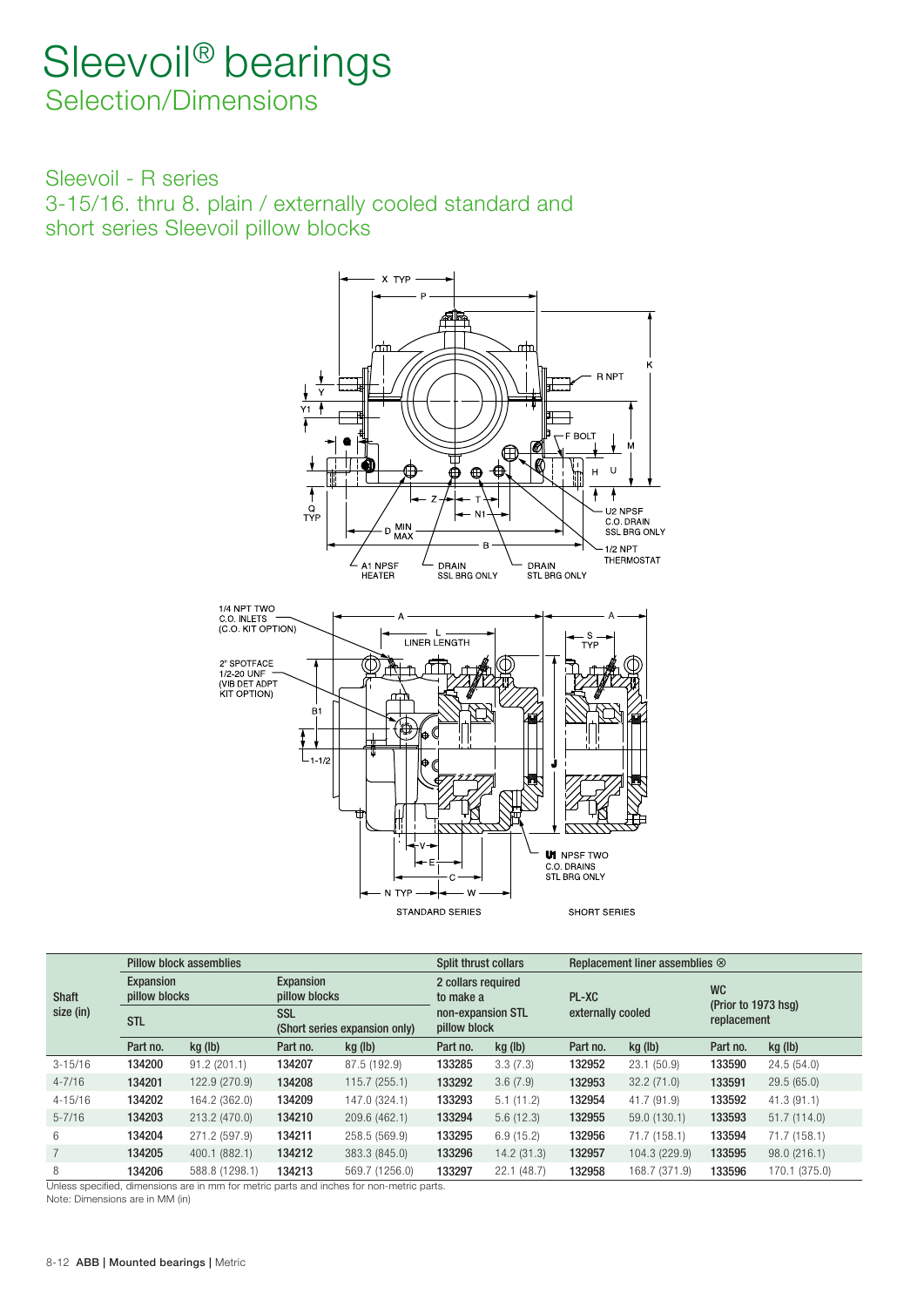### Sleevoil - R series 3-15/16. thru 8. plain / externally cooled standard and short series Sleevoil pillow blocks

|              | Optional accessories |            |                    |           |                       |          |                              |          |                          |          | <b>Pipe</b> |          |
|--------------|----------------------|------------|--------------------|-----------|-----------------------|----------|------------------------------|----------|--------------------------|----------|-------------|----------|
| <b>Shaft</b> | Auxiliary            |            | <b>Housing end</b> |           | Heater / Thermostat * |          | <b>Circulating oil inlet</b> |          | Neoprene end             |          | grommet     |          |
| size (in)    | seal kits ##         |            | cap kits           |           | 120 Volt              |          | kits                         |          | Covers $\otimes \otimes$ |          | kits        |          |
|              | Part no.             | kg (lb)    | Part no.           | kg (lb)   | Part no.              | kg (lb)  | Part no.                     | kg (lb)  | Part no.                 | kg (lb)  | Part no.    | kg (lb)  |
| $3 - 15/16$  | 432181               | 2.9(6.4)   | 432190             | 2.8(6.2)  | 434721                | 0.7(1.5) | 432153                       | 0.9(2.0) | 133988                   | 0.1(0.2) | 132192      | 0.7(1.5) |
| $4 - 7/16$   | 432184               | 3.2(7.1)   | 432193             | 3.1(6.8)  | 434721                | 0.7(1.5) | 430198                       | 0.9(2.0) | 133989                   | 0.2(0.4) | 132192      | 0.7(1.5) |
| $4 - 15/16$  | 432187               | 3.4(7.5)   | 432196             | 3.3(7.3)  | 434721                | 0.7(1.5) | 430198                       | 0.9(2.0) | 133990                   | 0.2(0.4) | 132193      | 1.1(2.4) |
| $5 - 7/16$   | 133932               | 5.6(12.3)  | 132546             | 5.3(11.7) | 434721                | 0.9(2.0) | 430155                       | 0.9(2.0) | 133991                   | 0.3(0.7) | 132193      | 1.1(2.4) |
| 6            | 133933               | 6.7(14.8)  | 132547             | 4.8(10.6) | 434725                | 1.1(2.4) | 430155                       | 0.9(2.0) | 133992                   | 0.4(0.9) | 132198      | 1.6(3.5) |
|              | 133937               | 8.6(19.0)  | 132548             | 6.1(13.4) | 434725                | 1.1(2.4) | 430155                       | 0.9(2.0) | 133993                   | 0.5(1.1) | 132198      | 1.6(3.5) |
| 8            | 133938               | 11.3(24.9) | 132549             | 7.0(15.4) | 434727                | 1.4(3.1) | 430155                       | 0.9(2.0) | 133994                   | 0.6(1.3) | 132198      | 1.6(3.5) |

| <b>Shaft</b> | A          |            |       |       | D               |       |                   |      | н          |            | υ          |            |
|--------------|------------|------------|-------|-------|-----------------|-------|-------------------|------|------------|------------|------------|------------|
| size (in)    | <b>STL</b> | <b>SSL</b> | В     | C     | $(Min.-max.)$   | E     | bolt dia.<br>(in) | G    | <b>STL</b> | <b>SSL</b> | <b>STL</b> | <b>SSL</b> |
| $3 - 15/16$  | 381.0      | 279.4      | 482.6 | 177.8 | $362.0 - 400.1$ | 88.9  | 7/8               | 44.5 | 76.2       | 50.8       | 306.4      | 320.7      |
| $4 - 7/16$   | 419.1      | 317.5      | 520.7 | 190.5 | $387.4 - 425.5$ | 101.6 |                   | 50.8 | 88.9       | 88.9       | 371.5      | 371.5      |
| $4 - 15/16$  | 463.6      | 349.2      | 571.5 | 215.9 | $422.3 - 479.4$ | 114.3 |                   | 63.5 | 79.4       | 63.5       | 403.2      | 403.2      |
| $5 - 7/16$   | 501.6      | 387.4      | 622.3 | 241.3 | $463.6 - 514.4$ | 127.0 | $1 - 1/8$         | 57.1 | 95.2       | 69.8       | 435.0      | 435.0      |
| 6            | 539.8      | 412.8      | 660.4 | 266.7 | $498.5 - 555.6$ | 139.7 | $1 - 1/4$         | 63.5 | 101.6      | 76.2       | 447.7      | 469.9      |
|              | 622.3      | 476.2      | 755.6 | 317.5 | $574.7 - 644.5$ | 165.1 | $1 - 1/2$         | 76.2 | 130.2      | 88.9       | 493.7      | 533.4      |
| 8            | 704.9      | 533.4      | 863.6 | 368.3 | 650.9 - 733.4   | 190.5 | $-3/4$            | 88.9 | 149.2      | 101.6      | 541.3      | 596.9      |

| <b>Shaft</b> |       |       |       | N          | N <sub>1</sub> |       |      | R pipe (in) |                    |            |            |       | $U1$ (in)  | $U2$ (in)  |
|--------------|-------|-------|-------|------------|----------------|-------|------|-------------|--------------------|------------|------------|-------|------------|------------|
| size (in)    | K     |       | M     | <b>STL</b> | <b>SSL</b>     |       | Q    | <b>PLXC</b> | <b>WC</b><br>rep't | <b>STL</b> | <b>SSL</b> | U     | <b>STL</b> | <b>SSL</b> |
| $3 - 15/16$  | 303.2 | 203.2 | 146.1 | 150.8      | 66.            | 257.2 | 31.8 |             | 1/2                | 54.0       | 54.0       | 68.3  | 3/4        | 3/4        |
| $4 - 7/16$   | 352.4 | 228.6 | 158.8 | 161.9      | 85.7           | 292.1 | 34.9 |             | 1/2                | 76.2       | 50.8       | 71.4  | 3/4        |            |
| $4 - 15/16$  | 382.6 | 254.0 | 177.8 | 179.4      | 95.2           | 317.5 | 33.3 | $1 - 1/4$   | 1/2                | 73.0       | 50.8       | 84.1  |            | $1 - 1/4$  |
| $5 - 7/16$   | 404.8 | 279.4 | 190.5 | 193.7      | 111.1          | 349.2 | 39.7 | $1 - 1/4$   | 1/2                | 85.7       | 63.5       | 76.2  |            | $1 - 1/4$  |
| 6            | 457.2 | 304.8 | 209.6 | 209.6      | 114.3          | 374.6 | 44.5 | $1 - 1/4$   | 3/4                | 98.4       | 69.8       | 79.4  |            | $1 - 1/4$  |
|              | 514.4 | 355.6 | 241.3 | 242.9      | 127.0          | 431.8 | 50.8 | $1 - 1/4$   | 3/4                | 127.0      | 76.2       | 95.2  | $1 - 1/4$  | $1 - 1/4$  |
| 8            | 571.5 | 406.4 | 273.1 | 279.4      | 146.1          | 482.6 | 50.8 | $1 - 1/4$   | 3/4                | 133.3      | 101.6      | 115.9 | $1 - 1/4$  | $1 - 1/4$  |

| <b>Shaft</b> | W<br>V |       | X     |             |          | Υ1          |          |       | $A1$ (in) | B <sub>1</sub> |
|--------------|--------|-------|-------|-------------|----------|-------------|----------|-------|-----------|----------------|
| size (in)    |        |       |       | <b>PLXC</b> | WC rep't | <b>PLXC</b> | WC rep't |       |           |                |
| $3 - 15/16$  | 76.2   | 127.0 | 217.5 | 31.8        | 25.4     | 31.8        | 25.4     | 54.0  | 3/4       | 179.4          |
| $4 - 7/16$   | 88.9   | 142.9 | 233.4 | 31.8        | 25.4     | 31.8        | 25.4     | 76.2  | 3/4       | 193.7          |
| $4 - 15/16$  | 88.9   | 154.0 | 254.0 | 38.1        | 25.4     | 44.5        | 25.4     | 73.0  | 3/4       | 203.2          |
| $5 - 7/16$   | 88.9   | 171.4 | 263.5 | 38.1        | 25.4     | 44.5        | 25.4     | 85.7  | 3/4       | 222.2          |
| 6            | 101.6  | 184.2 | 284.2 | 44.5        | 31.8     | 50.8        | 31.8     | 98.4  |           | 250.8          |
|              | 114.3  | 212.7 | 328.6 | 44.5        | 31.8     | 50.8        | 31.8     | 127.0 |           | 276.2          |
| 8            | 127.0  | 244.5 | 376.2 | 44.5        | 31.8     | 50.8        | 31.8     | 133.3 | 1-1/4     | 304.8          |

Unless specified, dimensions are in mm for metric parts and inches for non-metric parts. <br>
oil, vibration detector, heater and thermostat Note: Dimensions are in MM (in)

# One required per pillow block end V To differentiate between XC and water cooled replacement liners see > One required per pillow block ... The state of the state of the state of the state of the state of the state of the state of the state of the state of the state of the state of the state of the state of the state of the

220 volt heaters available. See page 8-24. V V Two required per 3-15/16 thru 4-15/16 sizes; three for 5-7/16 and larger \*\* 2-1/4. on STL; 2. on SSL 2001 CHALL STATES and STATES are pre-machined for accessories: thermocouples, circulating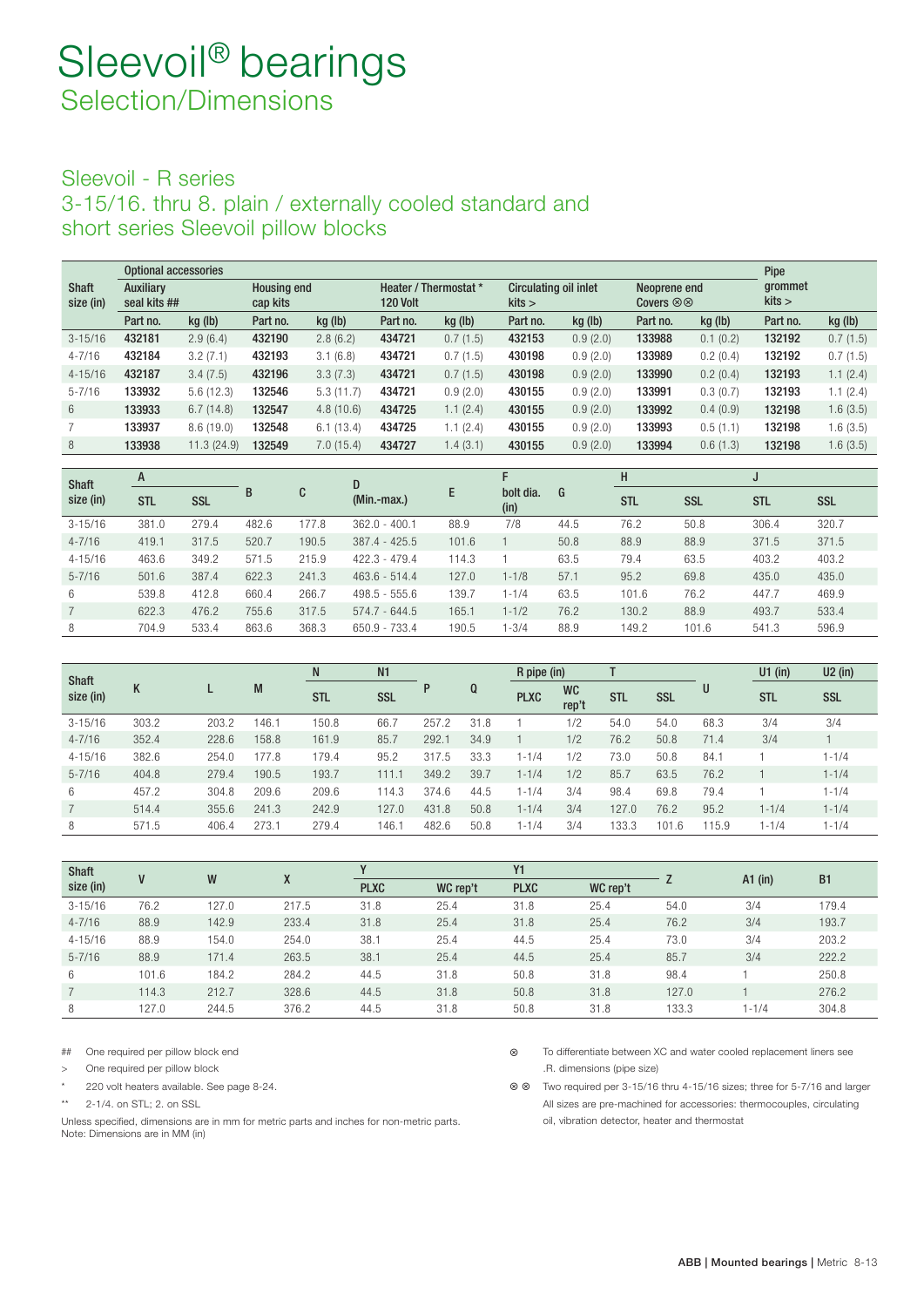Sleevoil - R series

9., 10., 12. & 14. plain Sleevoil pillow blocks

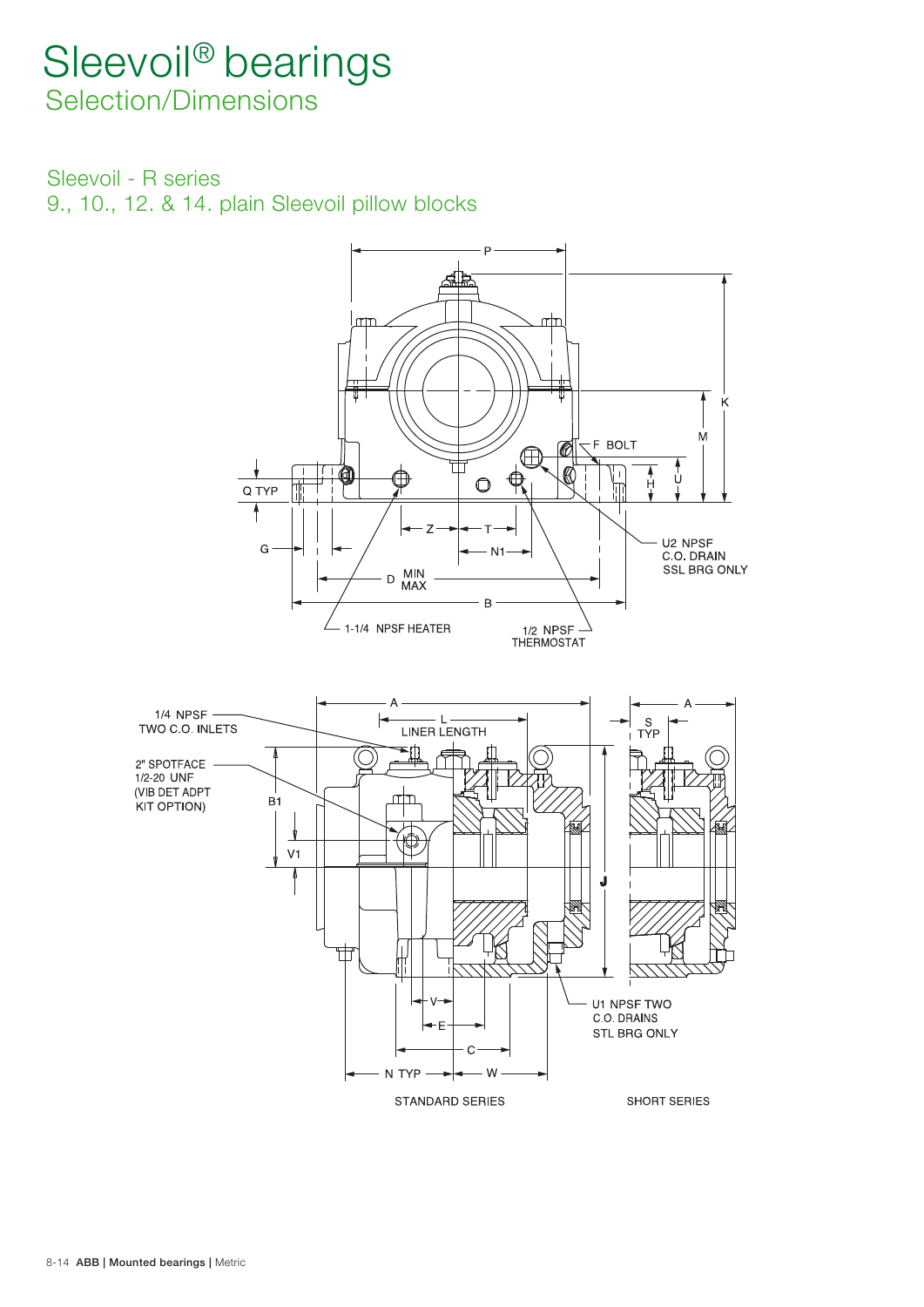### Sleevoil - R series

9., 10., 12. & 14. plain Sleevoil pillow blocks

|                           |            | Plain expansion pillow blocks |                                                 |               | Split thrust collars |                                                                 |
|---------------------------|------------|-------------------------------|-------------------------------------------------|---------------|----------------------|-----------------------------------------------------------------|
| <b>Shaft</b><br>size (in) | <b>STL</b> |                               | <b>SSL</b><br>(short series)<br>expansion only) |               |                      | 2 collars required to make a<br>non-expansion STL pillow blocks |
|                           | Part no.   | kg (lb)                       | Part no.                                        | kg (lb)       | Part no.             | kg (lb)                                                         |
| 9                         | 132766     | 560 (1234.6)                  | 132924                                          | 530 (1168.5)  | 133959               | 24.5(54.0)                                                      |
| 10                        | 132767     | 563 (1241.2)                  | 132925                                          | 501 (1104.5)  | 133960               | 23.6(52.0)                                                      |
| 12                        | 132768     | 907 (1999.6)                  | 132926                                          | 810 (1785.7)  | 133961               | 30.8(67.9)                                                      |
| 14                        | 431399     | 1542 (3399.5)                 | 430561                                          | 1361 (3000.5) | 431389               | 34.0 (75.0)                                                     |

| <b>Shaft</b><br>size (in) | Auxiliary | seal kits ##   |          | <b>Housing end</b><br>cap kits |          | Heater / Thermostat *<br>120 volt |          | Circulating oil<br>inlet kits $>$ |          | <b>Neoprene</b><br>end Covers## | Replacement<br>plain liner<br>assemblies |                |
|---------------------------|-----------|----------------|----------|--------------------------------|----------|-----------------------------------|----------|-----------------------------------|----------|---------------------------------|------------------------------------------|----------------|
|                           | Part no.  | $kq$ (lb)      | Part no. | kg (lb)                        | Part no. | kg (lb)                           | Part no. | $kq$ (lb)                         | Part no. | $kq$ (lb)                       | Part no.                                 | kg (lb)        |
| 9                         | 132814    | 10.5(23.1)     | 132564   | 7.2(15.9)                      | 434727   | .4(3.1)                           | 430155   | 0.9(2.0)                          | 133996   | 0.7(1.5)                        | 133550                                   | 148.3 (326.9)  |
| 10                        | 132816    | 11.0(24.3)     | 132565   | 7.4(16.3)                      | 434727   | .4(3.1)                           | 430155   | 0.9(2.0)                          | 133995   | 0.7(1.5)                        | 133669                                   | 204.1 (450.0)  |
| 12                        | 132819    | (39.9)<br>18.1 | 132566   | 11.3 (24.9)                    | 434729   | .8(4.0)                           | 430155   | 0.9(2.0)                          | 133997   | 0.9(2.0)                        | 133392                                   | 294.8 (649.9)  |
| 14                        | 132822    | 16.3(35.9)     | 132567   | 11.3(24.9)                     | 434729   | .8(4.0)                           | 430155   | 0.9(2.0)                          | .        | 1.1.1.1                         | 430831                                   | 544.3 (1200.0) |

| <b>Shaft</b> |            |            | B                   | C            | $D$ (Min.-max.)     |                     | F-bolt (in) | G            | н          |            |            |            |
|--------------|------------|------------|---------------------|--------------|---------------------|---------------------|-------------|--------------|------------|------------|------------|------------|
| size (in)    | <b>STL</b> | <b>SSL</b> | STL &<br><b>SSL</b> | STL &<br>SSL | <b>STL &amp;SSL</b> | STL &<br><b>SSL</b> | STL & SSL   | STL &<br>SSL | <b>STL</b> | <b>SSL</b> | <b>STL</b> | <b>SSL</b> |
| 9            | 704.9      | 533.4      | 863.6               | 368.3        | 650.9 - 733.4       | 190.5               | $-3/4$      | 88.9         | 149.2      | 101.6      | 568.3      | 596.9      |
| 10           | 704.9      | 533.4      | 863.6               | 368.3        | $650.9 - 733.5$     | 190.5               | $1 - 3/4$   | 88.9         | 149.2      | 101.6      | 568.3      | 596.9      |
| 12           | 762.0      | 590.5      | 1016.0              | 431.8        | 793.8 - 882.7       | 228.6               | っ           | 101.6        | 171.4      |            | 744.5      | 744.5      |
| 14           | 863.6      | 666.8      | 1171.6              | 457.2        | $927.1 - 1028.7$    | 254.0               | 2           | 101.6        | 177.8      | $\cdots$   | 892.2      | 892.2      |

| <b>Shaft</b> | N            |              | M                   | N          | N <sub>1</sub> | P            |                     |            |            |            | U1 $(in)$  | $U2$ (in)  |              | Kg         |            |
|--------------|--------------|--------------|---------------------|------------|----------------|--------------|---------------------|------------|------------|------------|------------|------------|--------------|------------|------------|
| size (in)    | STL &<br>SSL | STL &<br>SSL | STL &<br><b>SSL</b> | <b>STL</b> | <b>SSL</b>     | STL &<br>SSL | STL &<br><b>SSL</b> | <b>STL</b> | <b>SSL</b> | <b>SSL</b> | <b>STL</b> | <b>SSL</b> | STL &<br>SSL | <b>STL</b> | <b>SSL</b> |
| 9            | 571.5        | 406.4        | 273.                | 279.4      | 139.           | 482.6        | 76.2                | 133.3      | 101.6      | 85.        | 1-1/4      | $-1/4$     | 127.0        | 560.2      | 529.8      |
| 10           | 571.5        | 406.4        | 273.1               | 279.4      | 139.7          | 482.6        | 76.2                | 133.3      | 101.6      | 98.4       | 1-1/4      | $-1/4$     | 127.0        | 562.5      | 501.2      |
| 12           | 717.5        | 457.2        | 342.9               | 314.3      | 196.8          | 603.2        | 88.9                | 177.8      | 77.8       | 131.8      | 1-1/2      | 1-1/2      | 77.8         | 907.2      | 809.7      |
| 14           | 828.7        | 508.0        | 406.4               | .          | 1.1.1.1        | 730.2        | $\cdots$            | .          | .          | .          | 1.1.1.1    | 1-1/2      | $\cdots$     | 1.1.1.1    | .          |

| <b>Shaft</b> | V1             |            | W                   |                     | B1         |
|--------------|----------------|------------|---------------------|---------------------|------------|
| Size (in)    | <b>STL</b>     | <b>SSL</b> | STL &<br><b>SSL</b> | STL &<br><b>SSL</b> | <b>STL</b> |
| 9            | 38.1           | 38.1       | 244.5               | 133.3               | 304.8      |
| 10           | 38.1           | 38.1       | 244.5               | 133.3               | 304.8      |
| 12           | 50.8           | 50.8       | 279.4               | 177.8               | 368.3      |
| 14           | $-1$ $-1$ $-1$ | 1.1.1      | 306.4               | 1.1.1.1             | .          |

# # One required per pillow block end

> One required per pillow block

\* 220 volt heaters available. See page 8-24. All housings are pre-machined for accessories; thermocouples, circulating oil, vibration detector, heater and thermostat

Unless specified, dimensions are in mm for metric parts and inches for non-metric parts. Note: Dimensions are in MM (in)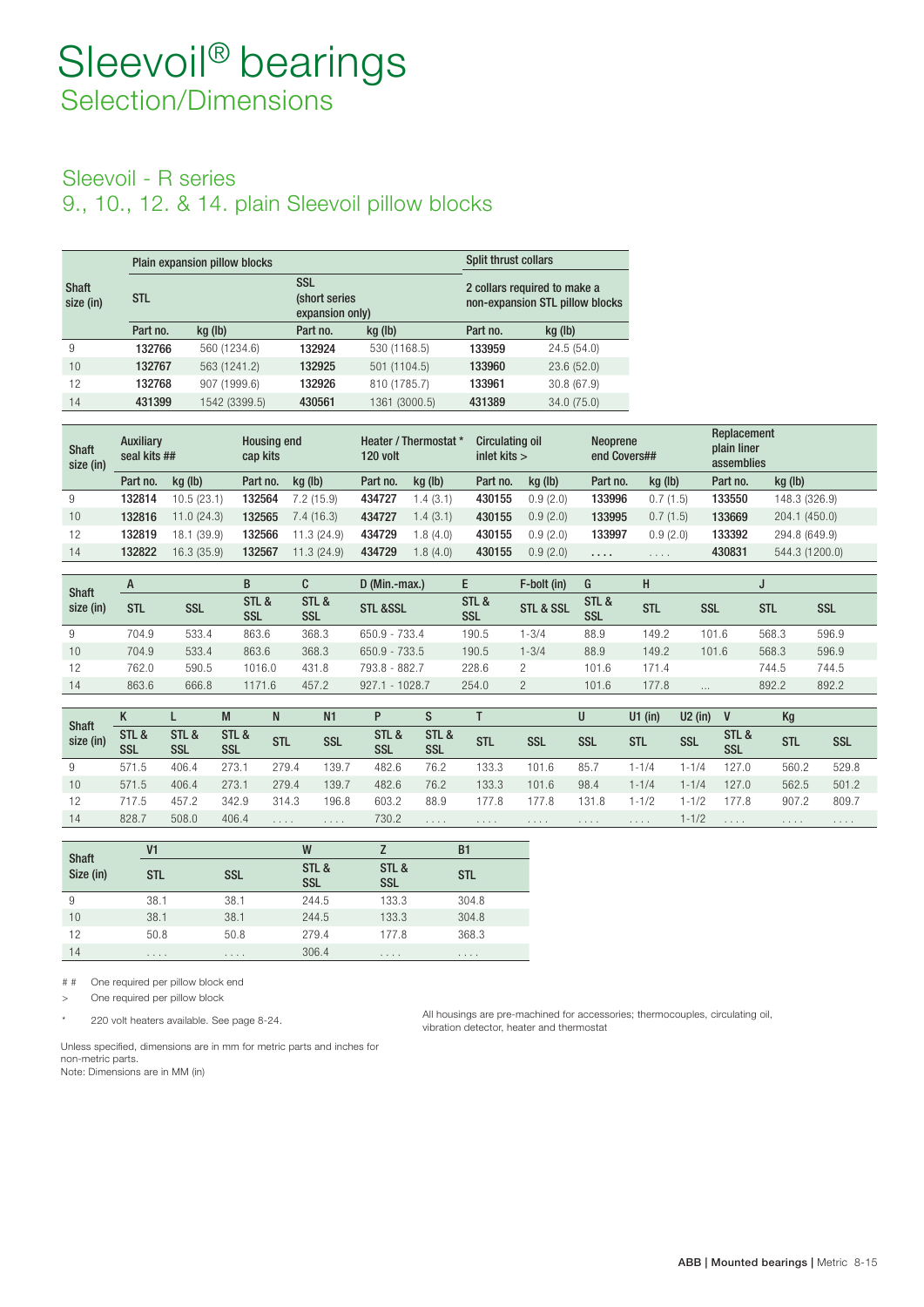Sleevoil - R series 9., 10., 12. XC Sleevoil pillow blocks

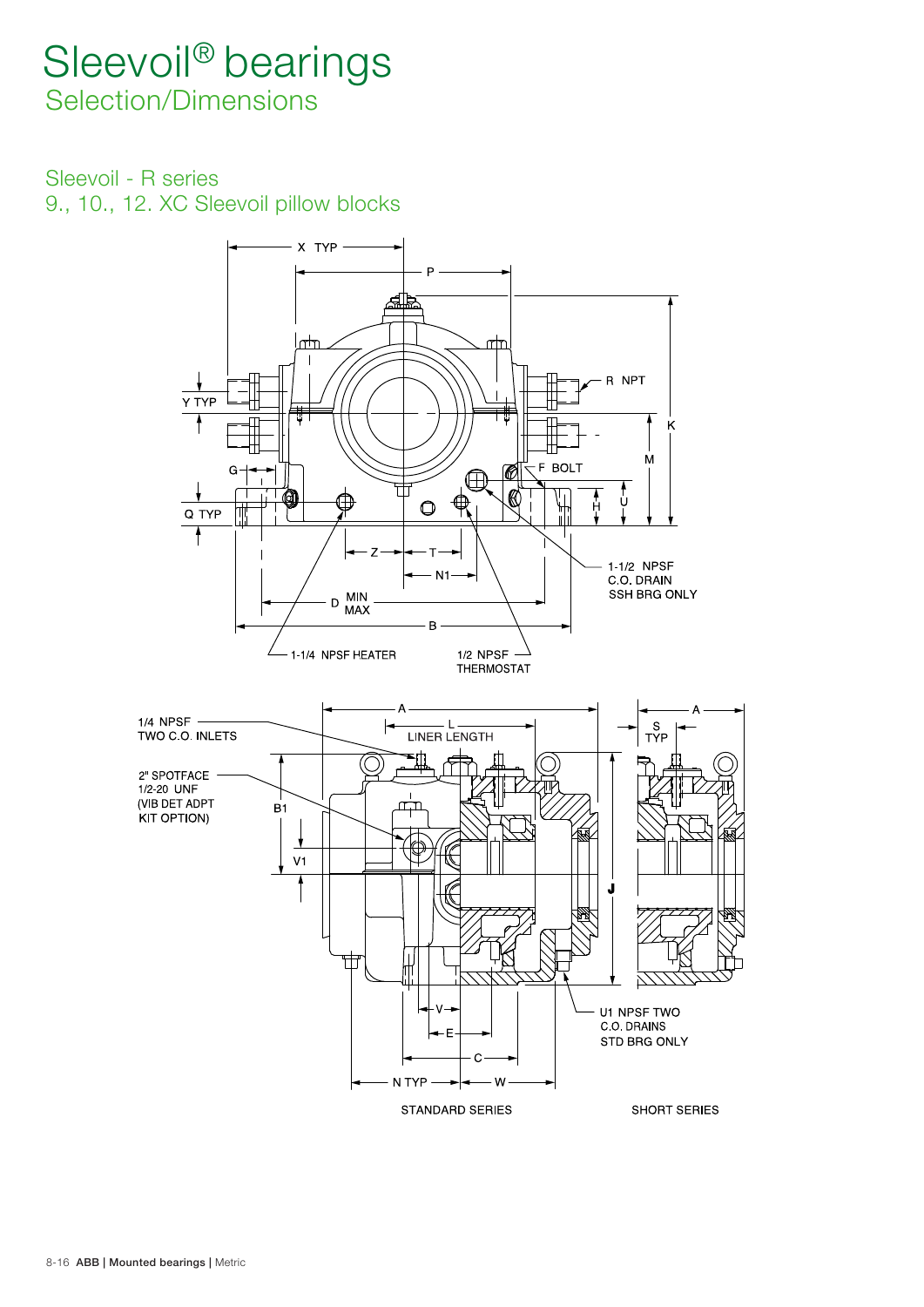### Sleevoil - R series 9., 10., 12. XC Sleevoil pillow blocks

| <b>Shaft</b> | <b>Expansion pillow blocks</b><br><b>XC (externally cooled)</b> | (short series expansion only) |                  |              | non-expansion STL<br>pillow block | 2 collars required to make a |
|--------------|-----------------------------------------------------------------|-------------------------------|------------------|--------------|-----------------------------------|------------------------------|
| size (in)    | STL-XC                                                          |                               | <b>SSL-XC</b>    |              | <b>XC split thrust collars</b>    |                              |
|              | Part no.                                                        | kg (lb)                       | Part no.         | kg (lb)      | Part no.                          | kg (lb)                      |
| 9            | 132538 8                                                        | 726 (1600.6)                  | 133565 $\otimes$ | 680 (1499.1) | 133303                            | 25.9(57.1)                   |
| 10           | 132539 $\otimes$                                                | 907 (1999.6)                  | 133566 ⊗         | 794 (1750.5) | 133304                            | 33.6(74.1)                   |
| 12           | 132559 8                                                        | 1497 (3300.3)                 | .                | .            | 133305                            | .                            |

| <b>Shaft</b><br>size (in) | <b>Auxiliary</b><br>seal kits ## |                |          | <b>Housing end</b><br>cap kits |          | Heater / Thermostat *<br><b>XC</b><br>120 volt |          | Circulating oil<br>inlet kits $>$ |          | end closure ## | Liner assemblies<br><b>XC</b> |             |
|---------------------------|----------------------------------|----------------|----------|--------------------------------|----------|------------------------------------------------|----------|-----------------------------------|----------|----------------|-------------------------------|-------------|
|                           | Part no.                         | kg (lb)        | Part no. | kg (lb)                        | Part no. | kg (lb)                                        | Part no. | kg (lb)                           | Part no. | kg (lb)        | Part no.                      | kg (lb)     |
| 9                         | 132814                           | 10.5 (23.1)    | 32564    | 7.2 (15.9)                     | 434729   | .8(4.0)                                        | 430155   | 0.9(2.0)                          | 133996   | 0.7(1.5)       | 132591                        | 136 (299.8) |
| 10                        | 132816                           | 11.0 (24.3)    | 132565   | .4(16.3)                       | 434729   | .8(4.0)                                        | 430155   | 0.9(2.0)                          | 133995   | 0.7(1.5)       | 132594                        | 181 (399.0) |
| 12                        | 132819                           | (39.9)<br>18.1 | 132566   | 1.3(24.9)                      | 434729   | .8(4.0)                                        | $\cdots$ | .                                 | 133997   | 0.9(2.0)       | 132597                        | 272 (599.7) |

| <b>Shaft</b> |       |          | В          |            |            |            | $D$ (Min.-max.)  |               |       |            |
|--------------|-------|----------|------------|------------|------------|------------|------------------|---------------|-------|------------|
| size (in)    | stl   | SSL      | <b>STL</b> | <b>SSL</b> | <b>STL</b> | <b>SSL</b> | <b>STL</b>       | <b>SSL</b>    | stl   | <b>SSL</b> |
| 9            | 736.6 | 565.1    | 939.8      | 939.8      | 393.7      | 393.7      | 720.7 - 803.3    | 720.7 - 803.3 | 203.2 | 203.2      |
| 10           | 762.0 | 590.5    | 1016.0     | 1016.0     | 431.8      | 431.8      | 793.8 - 882.7    | 793.8 - 882.7 | 228.6 | 228.6      |
|              | 863.6 | $\cdots$ | 168.4      | $\cdots$   | 457.2      | .          | $930.3 - 1025.5$ | .             | 254.0 | .          |

| <b>Shaft</b> | F-Bolt (in) |            | u          |            |            |            |            |            |            |            |           | <b>IVI</b>           |
|--------------|-------------|------------|------------|------------|------------|------------|------------|------------|------------|------------|-----------|----------------------|
| size (in)    | <b>STL</b>  | <b>SSL</b> | <b>STL</b> | <b>SSL</b> | <b>STL</b> | <b>SSL</b> | <b>STL</b> | <b>SSL</b> | <b>STL</b> | <b>SSL</b> | <b>XC</b> | <b>STL &amp; SSL</b> |
| 9            | $1 - 3/4$   | $1 - 3/4$  | 88.9       | 88.9       | 152.4      | 152.4      | 681.0      | 679.5      | 647.7      | 647.       | 431.8     | 304.8                |
| 10           |             |            | 101.6      | 101.6      | 171.4      | 171.4      | 744.5      | 743.0      | 717.5      | 717.5      | 457.2     | 342.9                |
| 12           |             | .          | 104.8      |            | ،77.8      |            | 882.6      | 744.5      | 839.8      | 1.1.1.1    | 508.0     | 406.4                |

| <b>Shaft</b> | N              | N <sub>1</sub>              |            |                |                                           | R pipe (in) |           |           |            | $U1$ (in)  | $\mathbf{V}$ | V1                   |
|--------------|----------------|-----------------------------|------------|----------------|-------------------------------------------|-------------|-----------|-----------|------------|------------|--------------|----------------------|
| size (in)    | <b>STL</b>     | <b>SSL</b>                  | <b>STL</b> | <b>SSL</b>     | <b>STL &amp; SSL</b>                      | XC          | STL & SSL | STL & SSL | <b>SSL</b> | <b>STL</b> | STL & SSL    | <b>STL &amp; SSL</b> |
| 9            | 301.6          | 146.1                       | 552.5      | 552.5          | 63.5                                      | $1 - 1/4$   | 85.7      | 161.9     | 130.2      | $1 - 1/2$  | 127.0        | 38.                  |
| 10           | 314.3          | 139.7                       | 603.2      | 603.2          | 76.2                                      | $1 - 1/2$   | 88.9      | 177.8     | 155.6      | $1 - 1/2$  | 177.8        | 50.8                 |
| 12           | <b>Service</b> | $\sim$ $\sim$ $\sim$ $\sim$ | 730.2      | <b>Service</b> | $\alpha$ , $\alpha$ , $\alpha$ , $\alpha$ |             | $\cdots$  | .         | .          | .          | .            | .                    |

| Shaft          | W          |            |           |           |                      | <b>B1</b>  |            |
|----------------|------------|------------|-----------|-----------|----------------------|------------|------------|
| size (in)      | <b>STL</b> | <b>SSL</b> | <b>XC</b> | <b>XC</b> | <b>STL &amp; SSL</b> | <b>STL</b> | <b>SSL</b> |
|                | 269.9      | 269.9      | 412.8     | 57.2      | 161.9                | 346.1      | 346.1      |
| 10             | 279.4      | 279.4      | 444.5     | 66.7      | 177.8                | 368.3      | 368.3      |
| $\overline{1}$ | 306.4      |            | 514.4     | .         | .                    | .          | .          |

Unless specified, dimensions are in mm for metric parts and inches for non-metric parts.

# One required per pillow block end  $\otimes$  All housings are pre-machined for accessories; thermocouples, circulating oil, > One required per pillow block vibration detector, heater and thermostat

x Assembled-to-order, Not .L . version

220 volt heaters available. See page 8-24.

Note: Dimensions are in MM (in)

ABB | Mounted bearings | Metric 8-17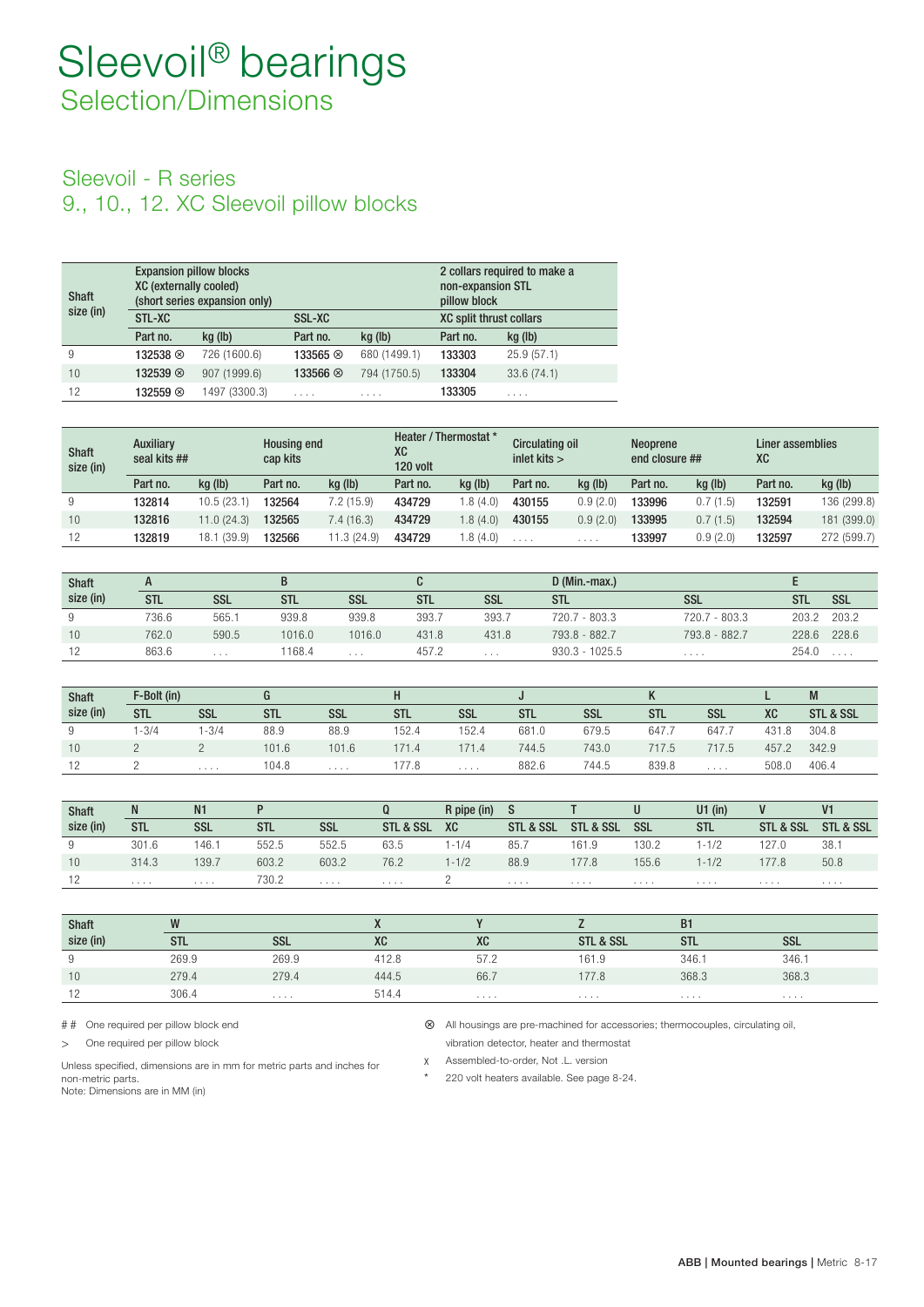Sleevoil - RTL series 3-7/16 . thru 12 . RTL Sleevoil pillow blocks



|                           |               | Expansion   |                             | One of each required to make a<br>non-expansion pillow block |                                          |           |              | Auxiliary |          | <b>Housing end</b> | Heater / Thermostat * |         |
|---------------------------|---------------|-------------|-----------------------------|--------------------------------------------------------------|------------------------------------------|-----------|--------------|-----------|----------|--------------------|-----------------------|---------|
| <b>Shaft</b><br>size (in) | pillow blocks |             | <b>Thrust</b><br>plate kits |                                                              | Split thrust<br>collar $\otimes \otimes$ |           | seal kits ## |           | cap kits |                    |                       |         |
|                           | Part no.      | kg (lb)     | Part no.                    | kg (lb)                                                      | Part no.                                 | kg (lb)   | Part no.     | kg (lb)   | Part no. | kg (lb)            | Part no.              | kg (lb) |
| $3 - 7/16$                | 132474        | 190 (419)   | 137101                      | 1.3(3)                                                       | 132151                                   | 1.1(2)    | 132811       | 2.2(5)    | 132542   | 2.4(5)             | 434721                | 0.5(1)  |
| $3 - 15/16$               | 132475        | 230 (507)   | 137102                      | 2.0(4)                                                       | 132152                                   | 2.0(4)    | 432181       | 2.9(6)    | 432190   | 2.8(6)             | 434725                | 1.1(2)  |
| $4 - 7/16$                | 132476        | 300 (661)   | 137103                      | 2.4(5)                                                       | 132153                                   | 2.4(5)    | 432184       | 3.2(7)    | 432193   | 3.1(7)             | 434725                | 1.1(2)  |
| $4 - 15/16$               | 132477        | 425 (937)   | 137104                      | 3.1(7)                                                       | 132154                                   | 3.1(7)    | 432187       | 3.4(7)    | 432196   | 3.3(7)             | 434727                | 1.4(3)  |
| $5 - 7/16$                | 132383        | 500 (1102)  | 137105                      | 4.6(10)                                                      | 132155                                   | 4.6(10)   | 133932       | 5.6(12)   | 132546   | 5.3(12)            | 434727                | 1.4(3)  |
| 6                         | 132384        | 825 (1819)  | 137106                      | 5.8(13)                                                      | 132156                                   | 5.8(13)   | 133933       | 6.7(15)   | 132547   | 4.8(11)            | 434727                | 1.4(3)  |
| 7                         | 132385        | 978 (2156)  | 137107                      | 8.0(18)                                                      | 132157                                   | 8.0(18)   | 133937       | 8.6(19)   | 132548   | 6.1(13)            | 434729                | 1.8(4)  |
| 8                         | 132386        | 1310 (2888) | 137108                      | 10.5(23)                                                     | 132158                                   | 10.5(23)  | 133938       | 11.3(25)  | 132549   | 7.0(15)            | 434729                | 1.8(4)  |
| 9                         | 132387        | 1650 (3638) | 137109                      | 19.3(43)                                                     | 132159                                   | 19.3(43)  | 132814       | 10.5(23)  | 132564   | 7.2(16)            | 434729                | 1.8(4)  |
| 10                        | 132388        | 2150 (4740) | 137110                      | 23.9(53)                                                     | 132160                                   | 23.9(53)  | 132816       | 11.0(24)  | 132565   | 7.4(16)            | 434729                | 1.8(4)  |
| 12                        | 132389        | 3500 (7716) | 137111                      | 33.6 (74)                                                    | 132161                                   | 33.6 (74) | 132819       | 18.1(40)  | 132566   | 11.3(25)           | 434735                | 3.0(7)  |

\* 220 volt heaters available. See page 8-24.

Unless specified, dimensions are in mm for metric parts and inches for non-metric parts.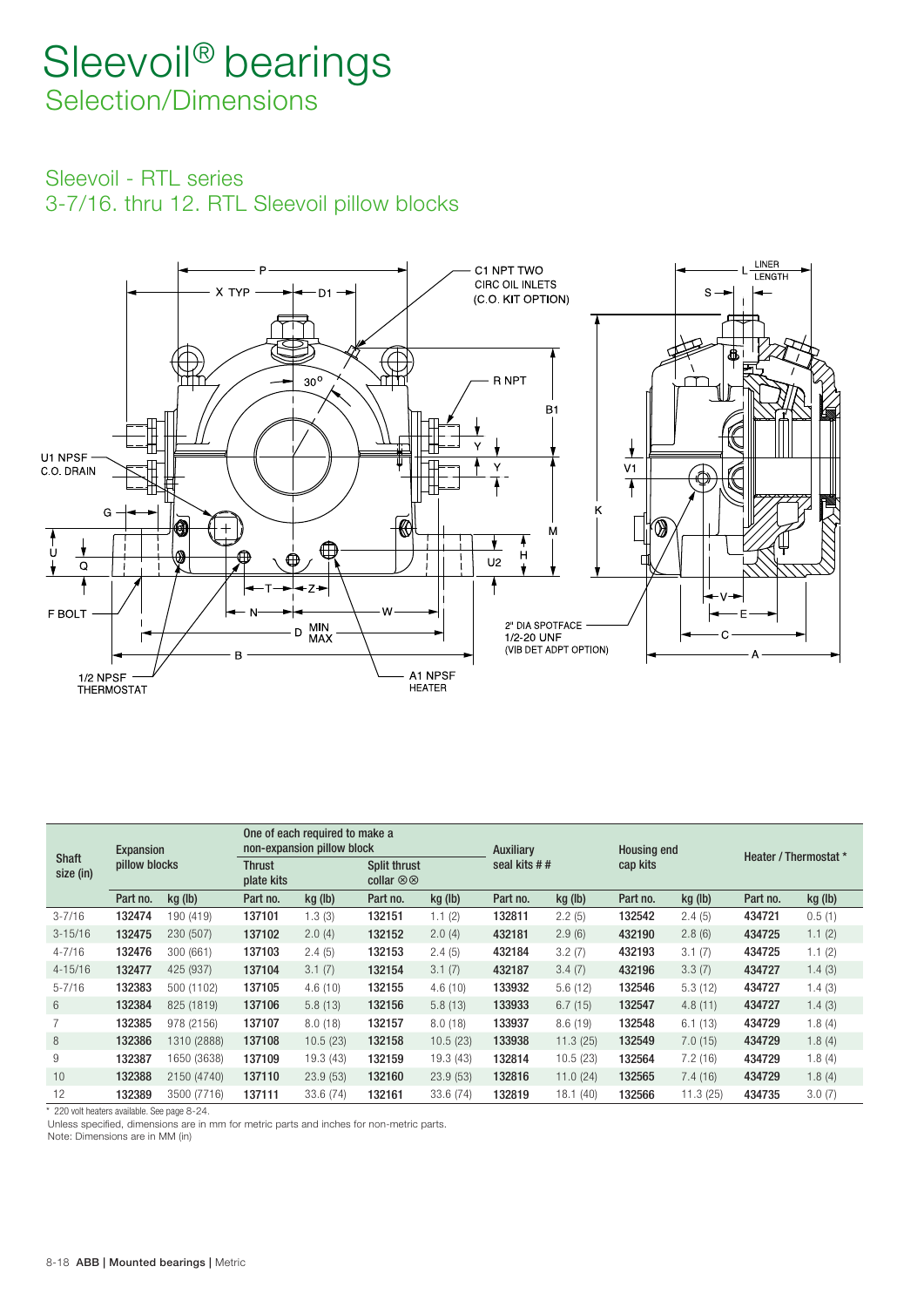### Sleevoil - RTL series 3-7/16 . thru 12 . RTL Sleevoil pillow blocks

| <b>Shaft</b><br>size (in) | <b>Circulating oil</b><br>inlet kits $>$ |         | Replacement<br>liner<br>assemblies |            | A     | B      | C     | D<br>$(Max.-min.)$ | E     | F<br>dia.<br>bolt (in) | G     | н     | K     |
|---------------------------|------------------------------------------|---------|------------------------------------|------------|-------|--------|-------|--------------------|-------|------------------------|-------|-------|-------|
|                           | Part no.                                 | kg (lb) | Part no.                           | kg (lb)    |       |        |       |                    |       |                        |       |       |       |
| $3 - 7/16$                | 132203                                   | 0.9(2)  | 132420                             | 21(46)     | 254.0 | 476.2  | 152.4 | $409.6 - 377.8$    | 76.2  | 3/4                    | 38.1  | 50.8  | 319.1 |
| $3 - 15/16$               | 132203                                   | 0.9(2)  | 132421                             | 30(66)     | 273.1 | 527.1  | 177.8 | 457.2 - 419.1      | 88.9  | 7/8                    | 44.5  | 57.1  | 346.1 |
| $4 - 7/16$                | 132203                                   | 0.9(2)  | 132422                             | 37 (82)    | 298.4 | 552.5  | 190.5 | $479.4 - 435.0$    | 101.6 |                        | 50.8  | 63.5  | 387.4 |
| $4 - 15/16$               | 132203                                   | 0.9(2)  | 132423                             | 51(112)    | 323.9 | 616.0  | 215.9 | $542.9 - 498.5$    | 114.3 |                        | 50.8  | 69.8  | 441.3 |
| $5 - 7/16$                | 132203                                   | 0.9(2)  | 132424                             | 65 (143)   | 355.6 | 679.5  | 241.3 | $590.6 - 539.8$    | 127.0 | $1 - 1/8$              | 57.1  | 82.5  | 479.4 |
| 6                         | 132205                                   | 0.9(2)  | 132425                             | 83 (183)   | 406.4 | 736.6  | 266.7 | 638.2 -571.0       | 139.7 | $1 - 1/4$              | 63.5  | 88.9  | 511.2 |
|                           | 132205                                   | 0.9(2)  | 132426                             | 117 (258)  | 457.2 | 838.2  | 317.5 | 733.4 - 663.6      | 165.1 | $1 - 1/2$              | 76.2  | 101.6 | 568.3 |
| 8                         | 132205                                   | 0.9(2)  | 132427                             | 187 (412)  | 501.6 | 965.2  | 355.6 | 841.4 - 758.8      | 190.5 | $1 - 3/4$              | 88.9  | 114.3 | 655.6 |
| 9                         | 132205                                   | 0.9(2)  | 132428                             | 283 (624)  | 577.9 | 1054.1 | 393.7 | $930.3 - 847.7$    | 203.2 | $1 - 3/4$              | 88.9  | 127.0 | 717.5 |
| 10                        | 132205                                   | 0.9(2)  | 132429                             | 433 (955)  | 622.3 | 1206.5 | 431.8 | $1063.6 - 968.4$   | 228.6 | $\overline{2}$         | 101.6 | 152.4 | 860.4 |
| 12                        | 132205                                   | 0.9(2)  | 132430                             | 637 (1404) | 736.6 | 1244.6 | 457.2 | 1108.1 - 1063.6    | 254.0 | 2                      | 76.2  | 165.1 | 939.8 |

| <b>Shaft</b><br>size (in) |       | M     | N     | P     | Q    | $R$ (in)       | S    |                                           | U     | $U1$ (in)      | U <sub>2</sub> |
|---------------------------|-------|-------|-------|-------|------|----------------|------|-------------------------------------------|-------|----------------|----------------|
| $3 - 7/16$                | 171.4 | 149.2 | 92.1  | 295.3 | 28.6 | 3/4            | 34.9 | 1.1.1.1                                   | 69.8  | $1 - 1/2$      | 28.6           |
| $3 - 15/16$               | 184.2 | 165.1 | 112.7 | 327.0 | 28.6 |                | 38.1 | $\alpha$ , $\alpha$ , $\alpha$            | 74.6  | $1 - 1/2$      | 31.8           |
| $4 - 7/16$                | 203.2 | 177.8 | 114.3 | 349.2 | 31.8 |                | 38.1 | $\alpha$ , $\alpha$ , $\alpha$ , $\alpha$ | 74.6  | $1 - 1/2$      | 34.9           |
| $4 - 15/16$               | 225.4 | 196.8 | 130.2 | 406.4 | 31.8 | $1 - 1/4$      | 41.3 | $\alpha$ , $\alpha$ , $\alpha$ , $\alpha$ | 82.5  | $\overline{2}$ | 38.1           |
| $5 - 7/16$                | 254.0 | 222.2 | 146.1 | 438.1 | 41.3 | $1 - 1/4$      | 50.8 | 74.6                                      | 95.2  | 2              | 47.6           |
| 6                         | 276.2 | 241.3 | 158.8 | 476.2 | 41.3 | $1 - 1/4$      | 54.0 | 88.9                                      | 101.6 | $\overline{2}$ | 47.6           |
| $\overline{7}$            | 317.5 | 273.1 | 174.6 | 539.8 | 50.8 | $1 - 1/4$      | 57.1 | 101.6                                     | 108.0 | 2              | 50.8           |
| 8                         | 358.8 | 308.0 | 215.9 | 616.0 | 57.1 | $\overline{2}$ | 60.3 | 139.7                                     | 120.7 | $\overline{2}$ | 57.1           |
| 9                         | 412.8 | 342.9 | 233.4 | 692.1 | 57.1 | 2              | 76.2 | 139.7                                     | 128.6 | $\overline{2}$ | 57.1           |
| 10                        | 450.9 | 406.4 | 279.4 | 787.4 | 73.0 | $2 - 1/2$      | 79.4 | 215.9                                     | 141.3 | $2 - 1/2$      | 73.0           |
| 12                        | 527.1 | 450.9 | 315.9 | 901.7 | 79.4 | 3              | 82.5 | 228.6                                     | 155.6 | $2 - 1/2$      | 79.4           |

| <b>Shaft</b><br>size (in) | V     | V <sub>1</sub> | W <sub>±</sub> 4.8 | X     | Υ    | Z     | $A1$ (in) | <b>B1</b> | $C1$ (in) | D <sub>1</sub> |
|---------------------------|-------|----------------|--------------------|-------|------|-------|-----------|-----------|-----------|----------------|
| $3 - 7/16$                | 82.5  | 19.1           | 193.7              | 247.7 | 31.8 | 90.5  | 3/4       | 184.2     | 1/4       | 106.4          |
| $3 - 15/16$               | 76.2  | 38.1           | 220.7              | 249.2 | 31.8 | 103.2 |           | 195.3     | 1/4       | 115.9          |
| $4 - 7/16$                | 82.5  | 41.3           | 231.8              | 260.4 | 31.8 | 112.7 |           | 206.4     | 1/4       | 117.5          |
| $4 - 15/16$               | 95.2  | 44.5           | 273.1              | 315.9 | 47.6 | 136.5 | $1 - 1/4$ | 215.9     | 1/4       | 125.4          |
| $5 - 7/16$                | 101.6 | 44.5           | 290.5              | 327.0 | 47.6 | 142.9 | $1 - 1/4$ | 230.2     | 1/4       | 133.3          |
| $6\overline{6}$           | 95.2  | 50.8           | 309.6              | 342.9 | 47.6 | 155.6 | $1 - 1/4$ | 276.2     | 3/8       | 160.3          |
|                           | 114.3 | 50.8           | 335.0              | 371.5 | 47.6 | 174.6 | $1 - 1/4$ | 306.4     | 3/8       | 176.2          |
| 8                         | 127.0 | 50.8           | 398.5              | 454.0 | 57.1 | 212.7 | $1 - 1/4$ | 333.4     | 3/8       | 182.6          |
| 9                         | 139.7 | 50.8           | 435.0              | 488.9 | 57.1 | 230.2 | $1 - 1/4$ | 360.4     | 3/8       | 208.0          |
| 10                        | 152.4 | 50.8           | 503.2              | 571.5 | 69.8 | 269.9 | $1 - 1/4$ | 384.2     | 3/8       | 222.2          |
| 12                        | 165.1 | 50.8           | 558.8              | 616.0 | 88.9 | 308.0 | $1 - 1/4$ | 495.3     | 3/8       | 242.9          |

# # One required per pillow block end

> One required per pillow block<br>\* 220 volt heaters available. See

220 volt heaters available. See page 8-24.

For recessed shaft

All sizes are pre-machined for accessories; thermocouples, circulating oil, vibration detector, heater and thermostat

Unless specified, dimensions are in mm for metric parts and inches for non-metric parts.